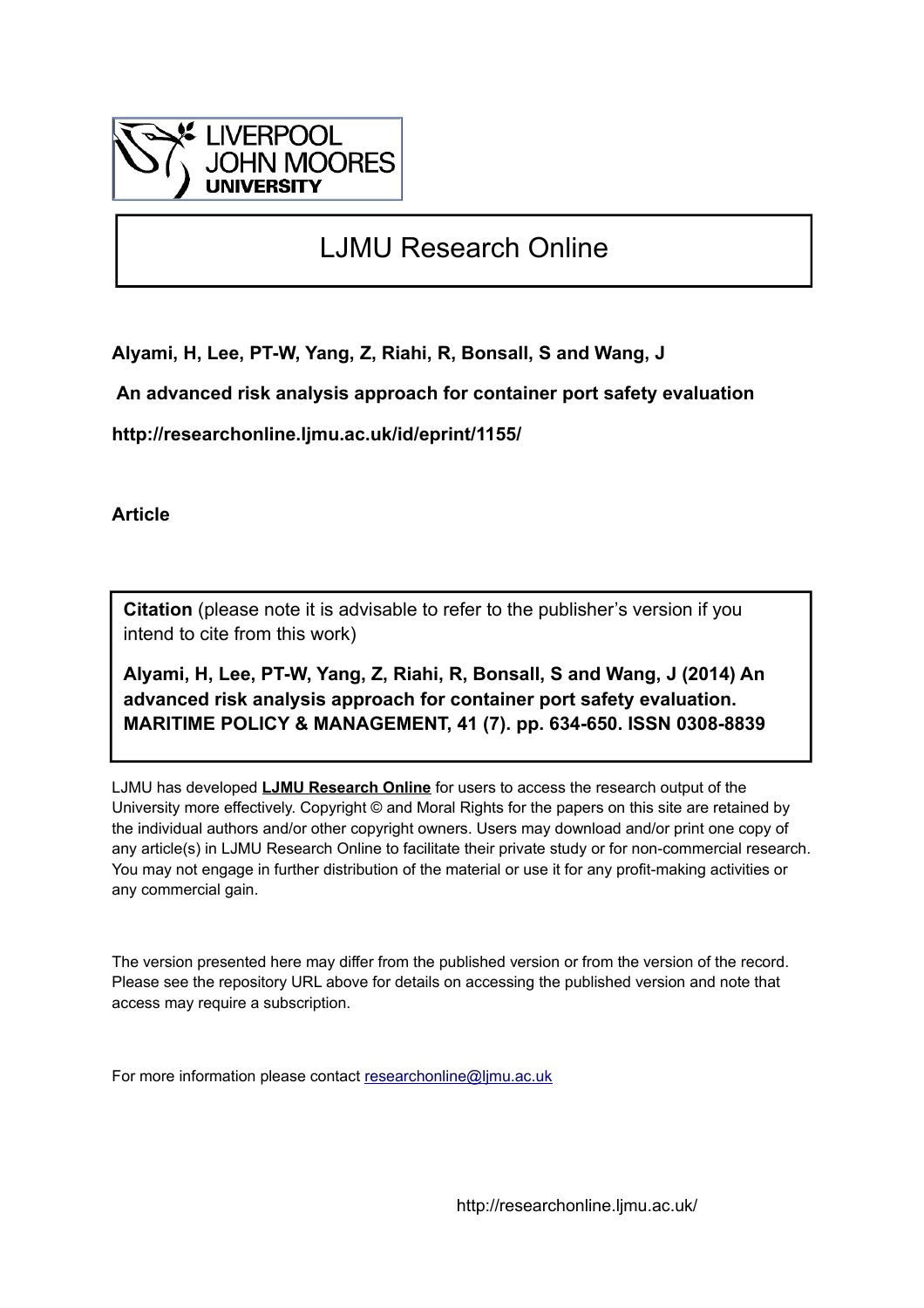## **AN ADVANCED RISK ANALYSIS APPROACH FOR CONTAINER PORT SAFETY EVALUATION**

Hani Al YAMI<sup>a</sup>, Paul Tae-Woo LEE<sup>b</sup>, Zaili YANG<sup>a 1</sup>, Ramin RIAHI<sup>a</sup>, Stephen BONSALL<sup>a</sup> and Jin WANG<sup>a</sup>

<sup>a</sup>Liverpool Logistics Offshore and Marine (LOOM) Research Institute, Liverpool John Moores University, Liverpool, UK.

<sup>b</sup>Department of Business Administration, Soochow University, Taiwan.

#### **ABSTRACT**

Risk analysis in seaports plays an increasingly important role in ensuring port operation reliability, maritime transportation safety and supply chain distribution resilience. However, the task is not straightforward given the challenges, including that port safety is affected by multiple factors related to design, installation, operation and maintenance and that traditional risk assessment methods such as quantitative risk analysis cannot sufficiently address uncertainty in failure data. This paper develops an advanced Failure Mode and Effects Analysis (FMEA) approach through incorporating Fuzzy Rule-Based Bayesian Networks (FRBN) to evaluate the criticality of the hazardous events (HEs) in a container terminal. The rational use of the Degrees of Belief (DoB) in a fuzzy rule base (FRB) facilitates the implementation of the new method in Container Terminal Risk Evaluation (CTRE) in practice. Compared to conventional FMEA methods, the new approach integrates FRB and BN in a complementary manner, in which the former provides a realistic and flexible way to describe input failure information while the latter allows easy updating of risk estimation results and facilitates real time safety evaluation and dynamic risk-based decision support in container terminals. The proposed approach can also be tailored for wider application in other engineering and management systems, especially when instant risk ranking is required by the stakeholders to measure, predict, and improve their system safety and reliability performance.

Key words: Port safety, Maritime risk, FMEA, Bayesian networks, Maritime Transport

#### **1. Introduction**

-

A careful literature review has disclosed that safety persistently occupies a backseat role

<sup>&</sup>lt;sup>1</sup>Corresponding Author's Address: Zaili Yang, Liverpool Logistics Offshore and Marine Research Institute, Liverpool John Mores University, Liverpool, UK. Email: z.yang@ljmu.ac.uk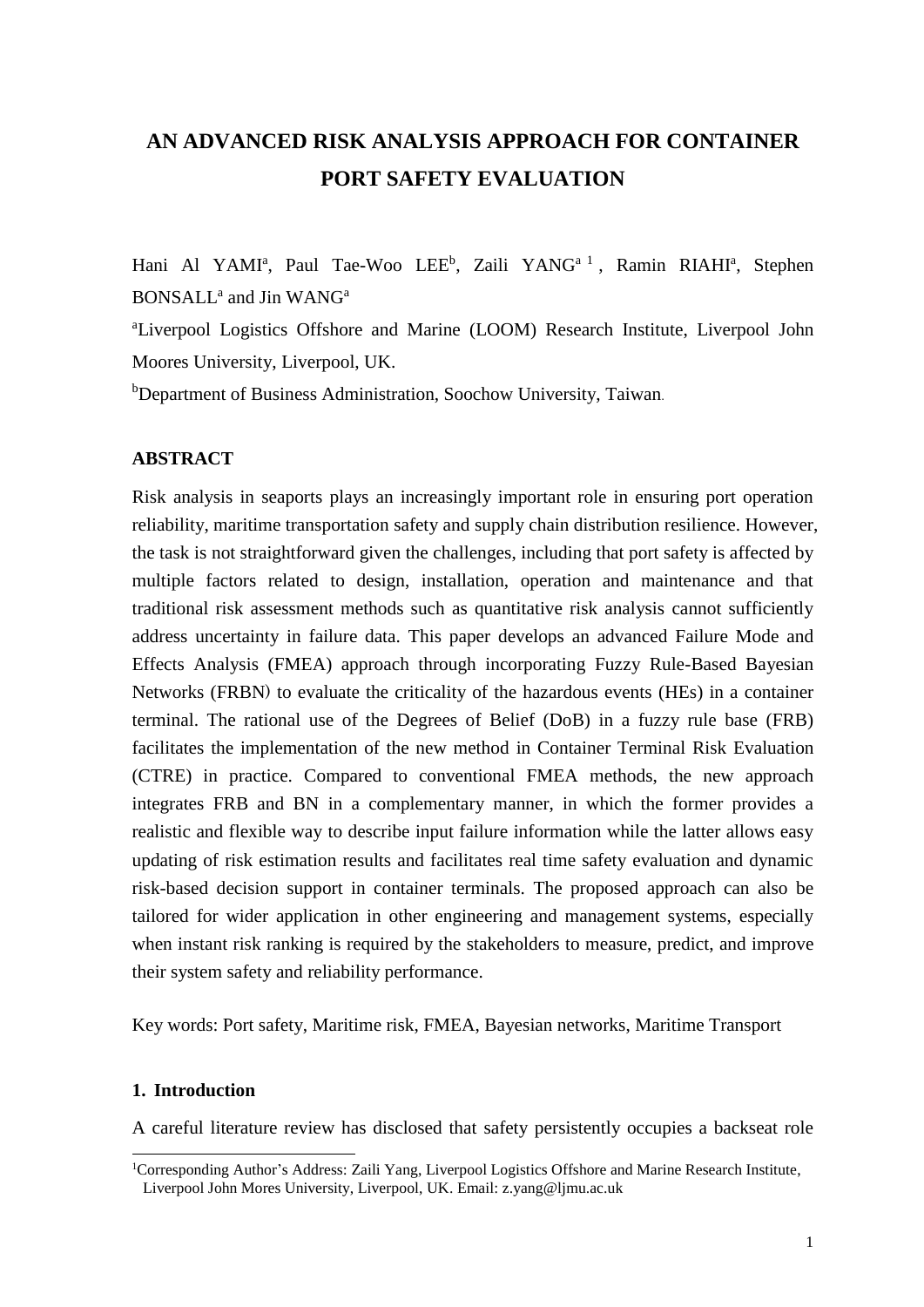within port research, being overwhelmed by other aspects involving efficiency evaluation (Wu and Goh 2010; Demirel *et al*., 2012), port competition (Lam and Yap, 2011a), geographical analysis and regional port development (Notteboom and Rodrigue, 2005; Lee and Cullinane, 2005; Lam and Yap, 2011b), port policy and port governance (Brooks and Cullinane, 2007; Wang *et al.*, 2012). Among the studies addressing port safety, many focused on policy issues based on descriptive or qualitative approaches, which together with the above challenge, critically points out the need for developing a robust and efficient quantitative risk analysis approach in order to prioritize hazards in ports (Yang *et al*., 2014). Furthermore, significant academic effort is devoted to port centric logistics, maritime logistics, and port operational optimization (e.g., Liu *et al.*, 2002; Vis *et al.*, 2002; Steenken *et al.*, 2004; Güntheret *et al.*, 2006; Song and Lee, 2009) however, there are relatively few studies on port safety and risk (Darbra and Casal, 2004; Yang *et al.*, 2010; Mabrouki *et al.*, 2014; Yang *et al.*, 2010), revealing a research gap to be fulfilled. Safety analysis in a broad scope can be defined as the study of the consequences of system failures in relation to possible harm to people and/or damage to the environment or property including financial assets (HSE, 2001).

In addition, a review of 984 papers published in Maritime Policy & Management (MPM) by Notteboom *et al.* (2013) reveals that a core theme in seaport studies over the past 40 years of its existence discloses that research in ports has evolved its research frameworks and techniques in many fields such as geography, econometrics, welfare economics, operations research, logistics/supply chain management and strategic management. In the last five years the themes of ports in transport and supply chains, port governance and port competition and competitiveness were dominating port research. On the other hand, in the first two decades of MPM, regulatory issues referring to competition, pricing, financing, environmental, safety and security related policy practices were research themes attracting much attention. Since then, port terminals including container terminals have been developed rabidly and aggressively, creating a growing interest in examining the prospects and limits of safety aspects in such growth and complex activities in port operations. However, the research on safety and security analysis of container terminal operations in a quantitative way has not yet been well conducted but the issue has been recently raised in Yang *et al*., (2014). If the risk result cannot be quantified, it may well not motivate the industrial stakeholders to take control measures confidently.

Traditional quantitative risk analysis methods such as Failure Mode and Effects Analysis (FMEA) can be used to identify the hazards of high risks. However, a careful literature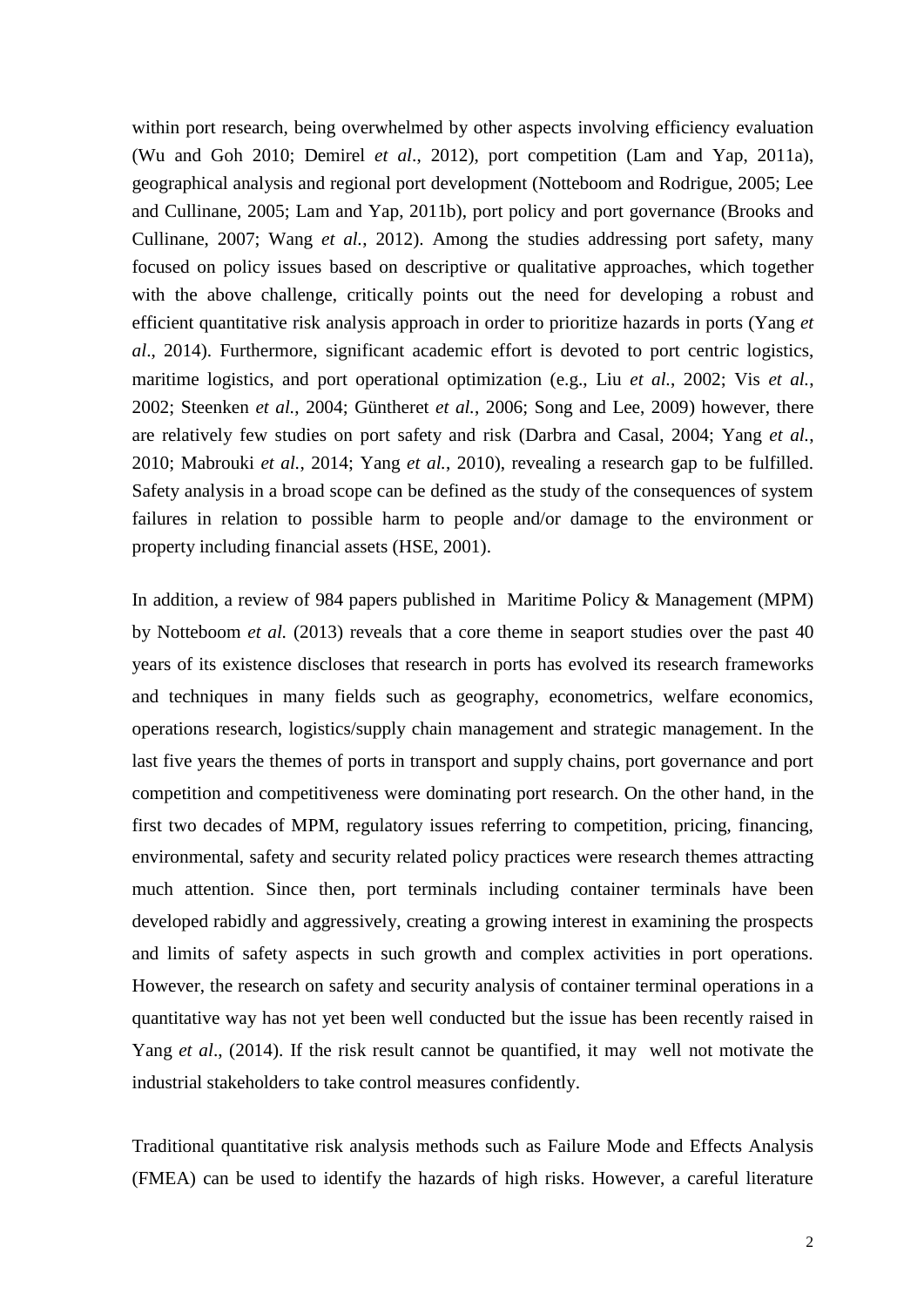review reveals that a high level of uncertainty in data exists in port risk analysis, for which novel flexible risk approaches are needed. New methods based on uncertainty treatment theories such as fuzzy set modelling, Dempster-Shafer theory, grey theory, Monte Carlo simulation, Bayesian Networks (BNs), Markov models and artificial neural networks have contributed to enriching the literature by overcoming glitches inherent in the traditional FMEA and at the same time enhancing the performance of FMEA, especially when criticality analysis is conducted (Yang *et al.*, 2008). Moreover, although contributing to the development of more precise failure criticality analysis, such new methods still render themselves vulnerable by losing advances of the conventional FMEA method, visibility, and easiness.

Yang *et al*. (2008) proposed a hybrid Fuzzy Rule-based Bayesian Reasoning (FuRBaR) methodology to delineate the role of Bayesian Reasoning in fuzzy rule based risk inference in a complementary way. It uses the Bayesian marginalization rule to accommodate all relevant IF-THEN rules with belief structures and calculates failure priority values in posterior probabilities, while a fuzzy rule base (FRB) is employed as an effective way to elicit expert judgments for rationalizing the configuration of subjective probabilities. Although showing much attractiveness, it still has a significant applicable problem, which is associated with the establishment of FRB with a rational structure of degrees of belief  $(DoB<sup>2</sup>)$ .

This paper aims to develop an advanced safety analysis approach through incorporating Fuzzy Rule-Based Bayesian Networks (FRBN) to evaluate the criticality of the hazardous events in a container terminal. The new method rationalizes the DoB distribution and develops a new risk based decision support tool for effective seaport risk evaluation. To achieve the aim, this paper is organized as follows. An analytical overview of FMEA particularly concerning its application in port risk analysis is carried out in Section 2. Section 3 describes the novel FMEA framework capable of incorporating different weights of risk parameters into FRB. A real case study regarding container terminal safety evaluation is investigated to demonstrate the feasibility of the new methodology in Section 4. Section 5 concludes the paper. Consequently, this study makes a contribution to facilitating FMEA applications and enhancing container terminals' safety management.

-

<sup>2</sup> DoB is a quantitative unit between zero and one used to express the confidence level of an expert when making subjective evaluate.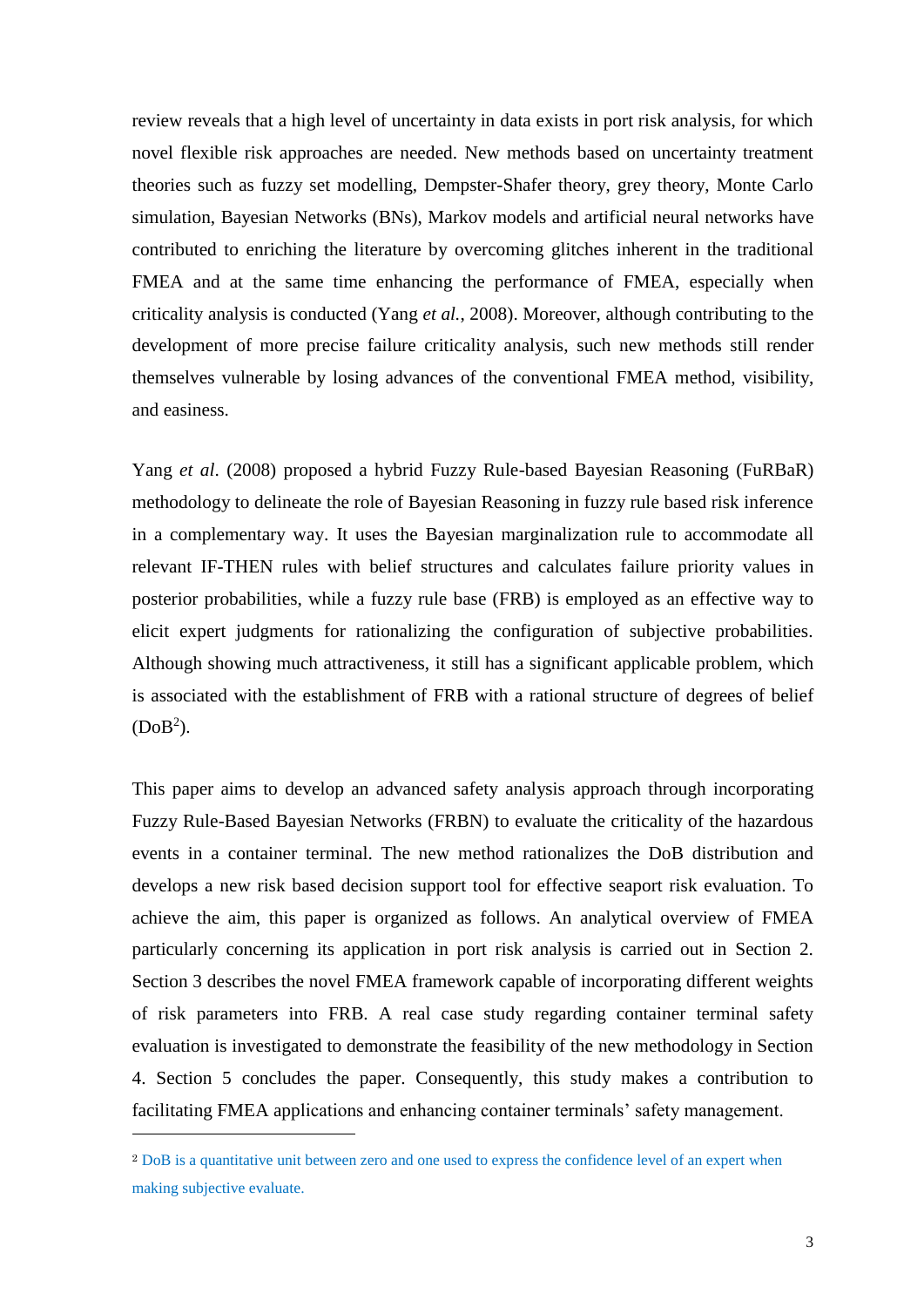#### **2. Literature review**

Safety of seaports is playing an increasingly important role in ensuring port operations, thus attracting much risk related research from operational, organizational and economic perspectives (Legato and Monaco, 2004; Marlow and Casaca, 2003; Trbojevic and Carr, 2000; Fabiano *et al.* 2010; Mokhtari *et al.*, 2011; Soares and Teixeira, 2001). A review by Pallis *et al*. (2010) on 395 port-related journal papers published between 1997 and 2008 discloses that, despite the criticality of safety and security in efficient supply chains and international trade, risk analysis persistently occupied a backseat role within port research being overwhelmed by other aspects involving efficiency analysis, port competition, geographical analysis and spatial evolution, port policy and governance, to name but a few (Yang *et al*., 2014).

FMEA is one of the most widely applied hazard identification and risk analysis methods due to its visibility and easiness (Braglia *et al.*, 2003). The traditional FMEA method has three fundamental attributes, namely failure occurrence likelihood (L), consequence severity (C), and probability of failures being undetected (P), which are employed to assess the safety level of each failure mode and to calculate their risk priority numbers (RPN) (Yang *et al*., 2008). The classical RPN approach suffered from some critical drawbacks such as insufficient quantifying of the effectiveness of corrective/preventive action and an inability to consider other risk parameters apart from L, C and P and their associated weights (Yang *et al.*, 2008). Furthermore, it dealt only with numerical evaluation that can be inaccurate and also difficult in assigning intangible quantities (Braglia *et al*., 2003). The method has, therefore, incorporated advanced uncertainty modelling techniques such as fuzzy sets (Zadeh, 1965), grey theory (Deng, 1989), evidential reasoning (Yang, 2001) and BNs (Jenson, 2001) to facilitate its practical applications in maritime and offshore engineering safety (Sii *et al.*, 2001), system reliability and failure mode analysis (Braglia *et al.*, 2003), engineering system safety (Liu *et al.*, 2005) and maritime and port security (Yang *et al.*, 2009). Among the quantitative development of FMEA, a FuRBaR approach was proposed by using a Bayesian reasoning mechanism to conduct FRB risk inference in order to achieve sensitive failure priority values without compromising the simplification of the traditional RPN approach.

Compared to the RPN approach, FuRBaR uses domain expert knowledge to develop FRB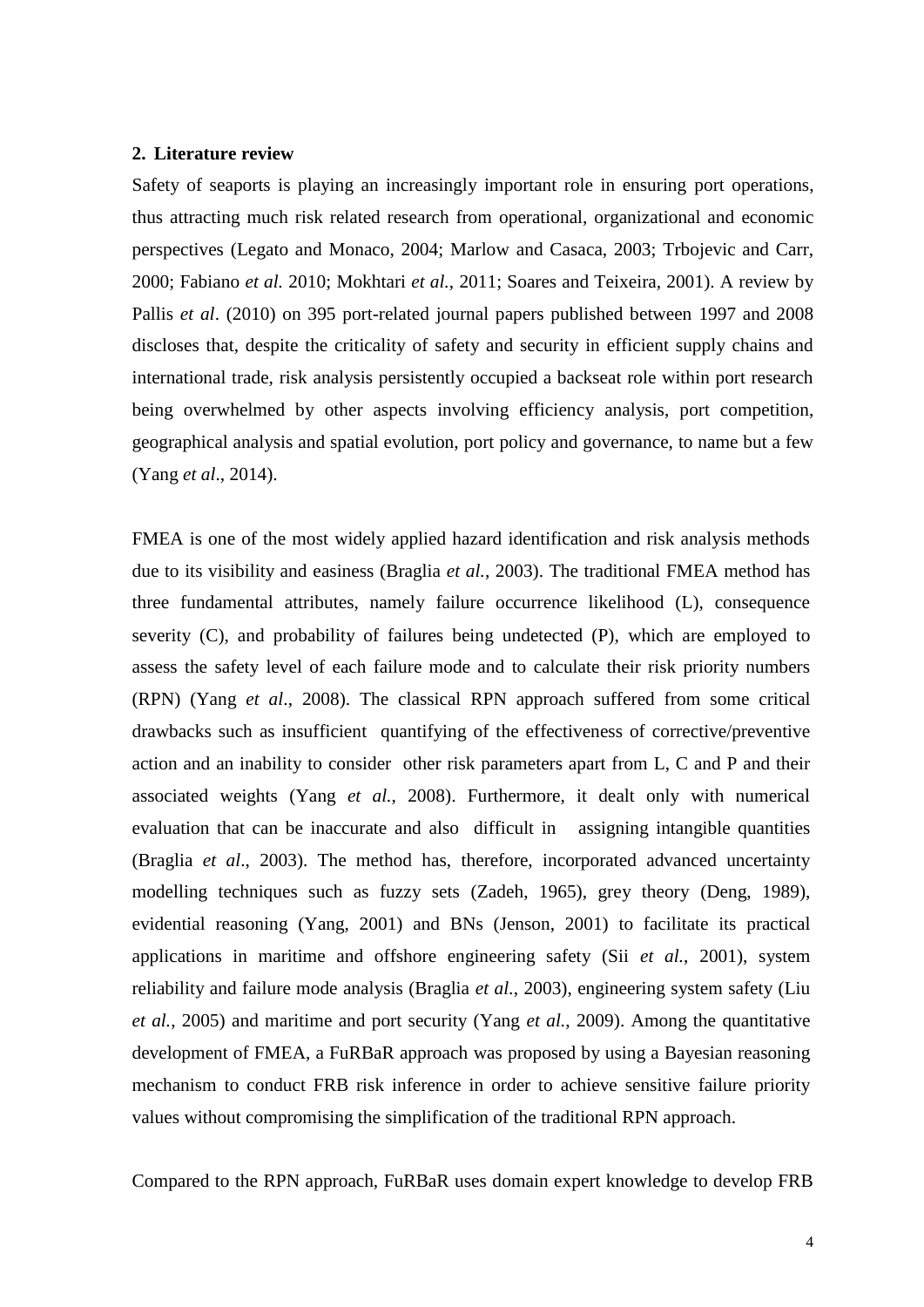with a structure of DoB and to establish the connections between the three risk parameters L, C and P. For example,

*IF L is very low, C is negligible and P is highly unlikely THEN the safety level is good with a 100% DoB.*

*IF L is very low, C is negligible and P is unlikely THEN the safety level is good with 91% DoB and average with a 9% DoB.* 

While FuRBaR facilitates risk studies, it still exposes some problems when being applied in port safety practice on how to rationalize the distribution of DoBs in the THEN part of FRB. It needs to be appropriately addressed in order to stimulate the implementation of FuRBaR in real safety critical systems. This work will make contributions to the establishment of a new mechanism for rational DoB distributions in FuRBaR in theory (Section 3) and the development of a new risk based decision tool for effective seaport risk evaluation in practice (Section 4).

#### **3. Methodology of modelling container terminal risk evaluation**

Due to the lack of objective failure data, a subjective knowledge based fuzzy IF-THEN rule base approach is proposed to model Container Terminal Risk Evaluation (CTRE). A rule-based method consists of IF-THEN rules and an interpreter controlling the application of the rules. Risk analysis in FMEA is described as the relationship between risk parameters in the IF part and risk levels in the THEN part. These IF-THEN rule statements are used to formulate the conditional statements comprising the complete knowledge base.

The steps for developing novel FMEA analysis for modelling CTRE based on the proposed FRBN approach are outlined as follows:

- 1. Establish a FRB with belief structure in FMEA for CTRE.
- 2. Identify HEs (failure modes) in container terminals.
- 3. Prioritise the HEs using the new approach with rational distribution of DoBs in FRB.
- 4. Validation by using sensitivity analysis techniques.

#### *3.1 Establishment of a FRB with belief structure in FMEA for CTRE*

In traditional FMEA, three risk parameters, L, C and P, are used to evaluate the safety level of each failure mode. However, when conducting CTRE, the impact (I) of a failure to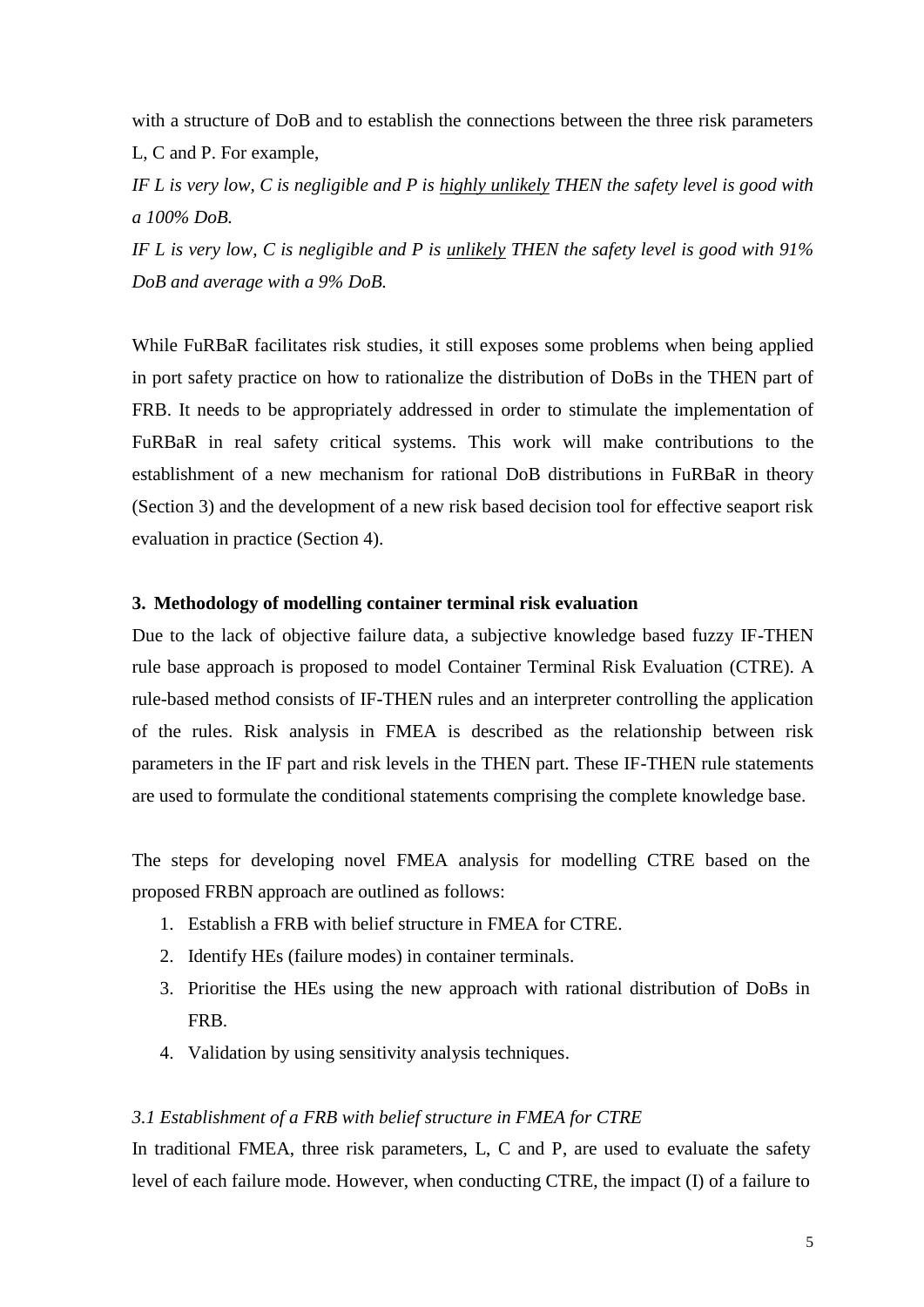the resilience of port operational systems is crucial, thus being taken into account in this study. Consequently, the four risk parameters (L, C, P and I) are constructed to form the IF part while the risk level (R) of failures is presented in the THEN part in a FRB. To facilitate subjective data collection, a set of linguistic grades of High, Medium, and Low is employed to describe L, C, P, I and R (Tah and Carr, 2000; Wang *et al.*, 2008). The degrees of the parameters estimated for each HE are based on knowledge accumulated from past events and their definitions are presented in Table 1 taking into account domain experts' judgements<sup>3</sup>.

| <b>Parameter</b>                      | <b>Linguistic Grades</b> | <b>Definition</b>                                                                                                                                                    |
|---------------------------------------|--------------------------|----------------------------------------------------------------------------------------------------------------------------------------------------------------------|
| <b>HE</b> occurrence probability      | High (H)                 | Occurs more than once per month                                                                                                                                      |
|                                       | Medium (M)               | Occurs once per quarter                                                                                                                                              |
| (L)                                   | Low (L)                  | Occurs less than once per year                                                                                                                                       |
|                                       | High(H)                  | Death or permanent total disability;<br>loss/damage of major facilities;<br>severe environmental damage                                                              |
| <b>HE</b> consequences/ severity      | Medium (M)               | Minor injury; minor incapability of<br>systems, equipment or facilities<br>that disrupts operations over 3<br>minor<br>damage<br>hours;<br>the<br>to<br>environment. |
| (C)                                   | Low (L)                  | Minor medical treatment; slight<br>equipment or system damage but<br>fully functional and serviceable;<br>little or no environment damage.                           |
| probability of HE being<br>undetected | High(H)                  | Impossible or difficult to be detected<br>through intensive or regular checks<br>or maintenance                                                                      |

Table 1. The linguistic grades for each HE

-

<sup>&</sup>lt;sup>3</sup> The backgrounds and experience of the experts are described in Section 3.2.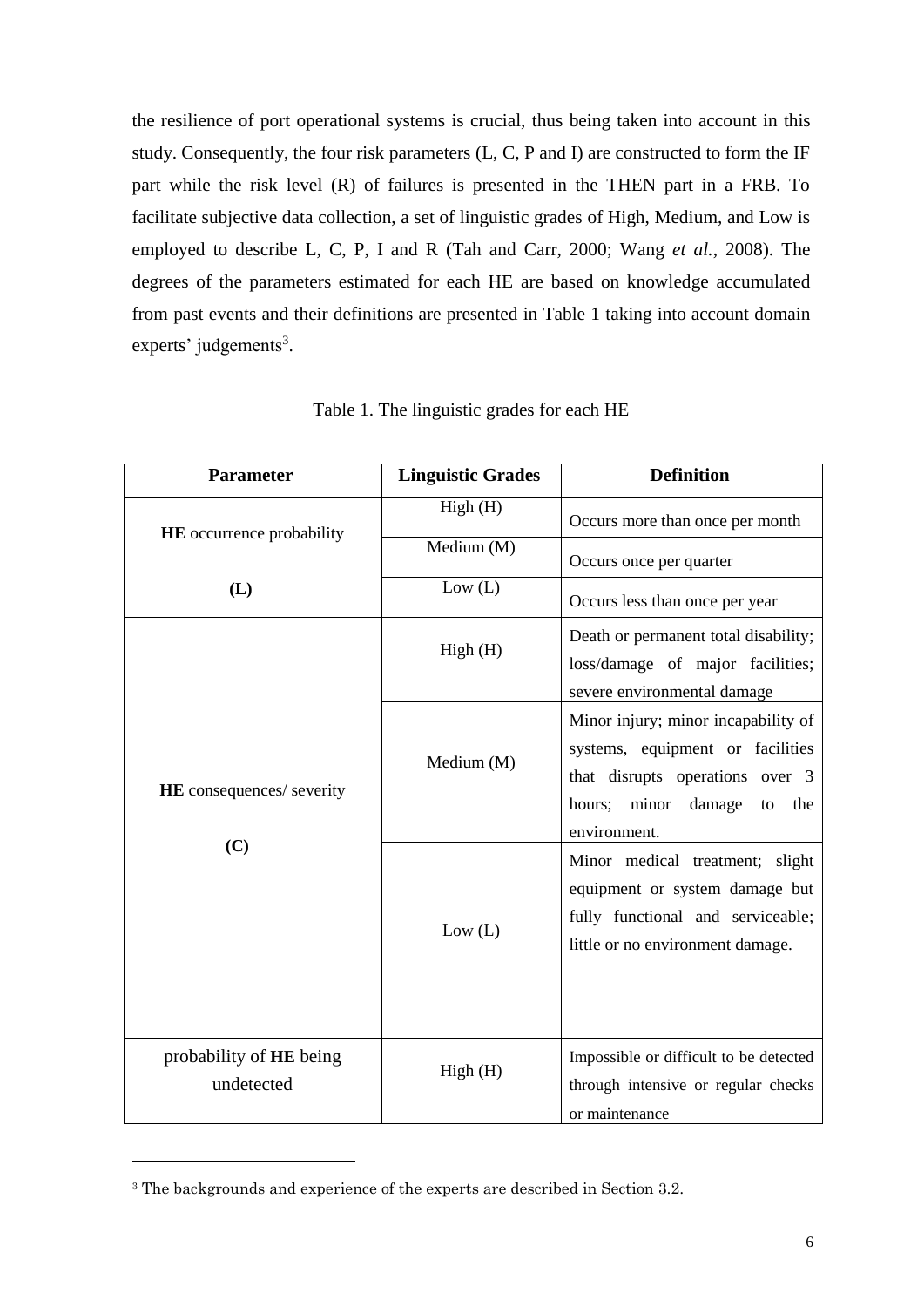| (P)                                   | Medium $(M)$ | Possible to be detected through                                         |
|---------------------------------------|--------------|-------------------------------------------------------------------------|
|                                       |              | intensive checks or maintenance                                         |
|                                       | Low (L)      | Possible to be detected through                                         |
|                                       |              | regular checks or maintenance                                           |
| <b>HE</b> impact on the resilience of | High(H)      | Loss of ability to accomplish the<br>operations or operation failure in |
| port operational systems              |              | the port                                                                |
| (I)                                   | Medium $(M)$ | Degraded operations capability or<br>readiness of the port              |
|                                       | Low (L)      | Little or no adverse impact on<br>operations capability of the port     |

A belief structure is introduced to model the THEN part in a FRB. For example,

- *Rule 1: If L is Low, C is Low, P is Low and I is Low, then R is Low with a 100% DoB, Medium with a 0% DoB and High with a 0% DoB.*
- *Rule 2: If L is Low, C is Low, P is Low and I is Medium, then R is Low with a 75% DoB, Medium with a 25% DoB and High with a 0% DoB.*
- *Rule 3: If L is Low, C is Low, P is Low and I is High, then R is Low with a 75% DoB, Medium with a 0% DoB and High with a 25% DoB.*

It can be seen from the above three rules that a proportion method is used to rationalise the DoB distribution. Specifically speaking, the DoB belonging to a particular grade in the THEN part is calculated by dividing the number of the risk parameters, which receive the same grade in the IF part, by four. For instance, in Rule 1, the number of the risk parameters receiving the Low grade in the IF part is four. The DoB belonging to Low in the THEN part is therefore computed as  $100\%$  ( $4/4 = 100\%$ ). In Rule 2, the numbers of the risk parameters receiving the Low and Medium grades in the IF part are three and one, respectively. The DoBs belonging to Low and Medium in the THEN part are therefore 75%  $(3/4 = 75%)$  and 25%  $(1/4 = 25%)$  respectively. In a similar way, the FRB used in CTRE containing 81 rules  $(3\times3\times3\times3)$  with a rational DoB distribution is obtained and presented in Table 2.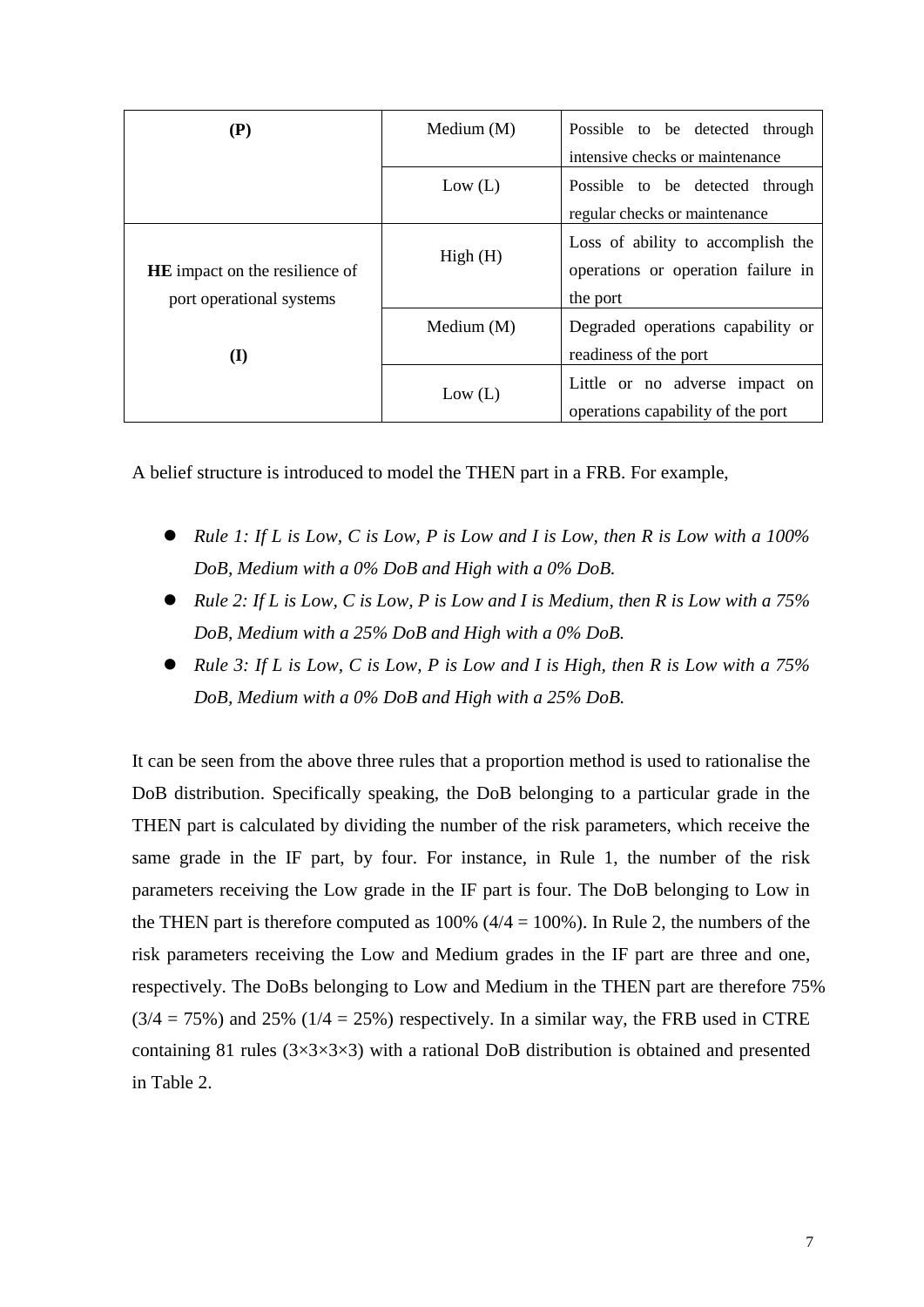| Rules    | Four risk parameters in the IF part |             |            |             | DoB in the THEN part |          |         |
|----------|-------------------------------------|-------------|------------|-------------|----------------------|----------|---------|
|          |                                     |             |            |             | Low                  | Medium   | High    |
| No       | (L)                                 | (C)         | (P)        | (1)         | (R1)                 | (R2)     | (R3)    |
| 1.       | Low (L1)                            | Low $(C1)$  | Low $(P1)$ | Low $(11)$  | $\mathbf{1}$         |          |         |
| 2.       | Low $(L1)$                          | Low $(C1)$  | Low $(P1)$ | Medium (I2) | 0.75                 | 0.25     |         |
| 3.       | Low $(L1)$                          | Low $(C1)$  | Low $(P1)$ | High (I3)   | 0.75                 |          | 0.25    |
| 4.       | Low $(L1)$                          | Medium (C2) | Low $(P1)$ | Low $(11)$  | 0.75                 | 0.25     |         |
| 5.       | Low $(L1)$                          | Medium (C2) | Low $(P1)$ | Medium (I2) | 0.50                 | 0.50     |         |
| $\ldots$ | $\cdots$                            | .           | $\ldots$   | .           | $\ldots$             | $\ldots$ | .       |
| 77.      | High (L3)                           | Medium (C2) | High (P3)  | Medium (I2) |                      | 0.50     | 0.50    |
| 78.      | High (L3)                           | Medium (C2) | High (P3)  | High (I3)   |                      | 0.25     | 0.75    |
| 79.      | High (L3)                           | High (C3)   | High (P3)  | Low $(11)$  | 0.25                 |          | 0.75    |
| 80.      | High (L3)                           | High $(C3)$ | High (P3)  | Medium (I2) |                      | 0.25     | 0.75    |
| 81.      | High (L3)                           | High (C3)   | High (P3)  | High (I3)   |                      |          | $\,1\,$ |

#### Table 2. The established FRB with a belief structure for CTRE

#### *3.2 Identification of the hazardous events (failure modes) in container terminals*

Container terminals are often described as open systems of container flows within a quayside for cargo loading and unloading and a landside where containers are moved from/to trucks and/or trains. A stacking area for storing containers normally between the quayside and landside is equipped with various facilities for the decoupling of the quayside and landside operations. The hazardous events investigated in this study are those that occurred within the container terminal area defined above. The risks associated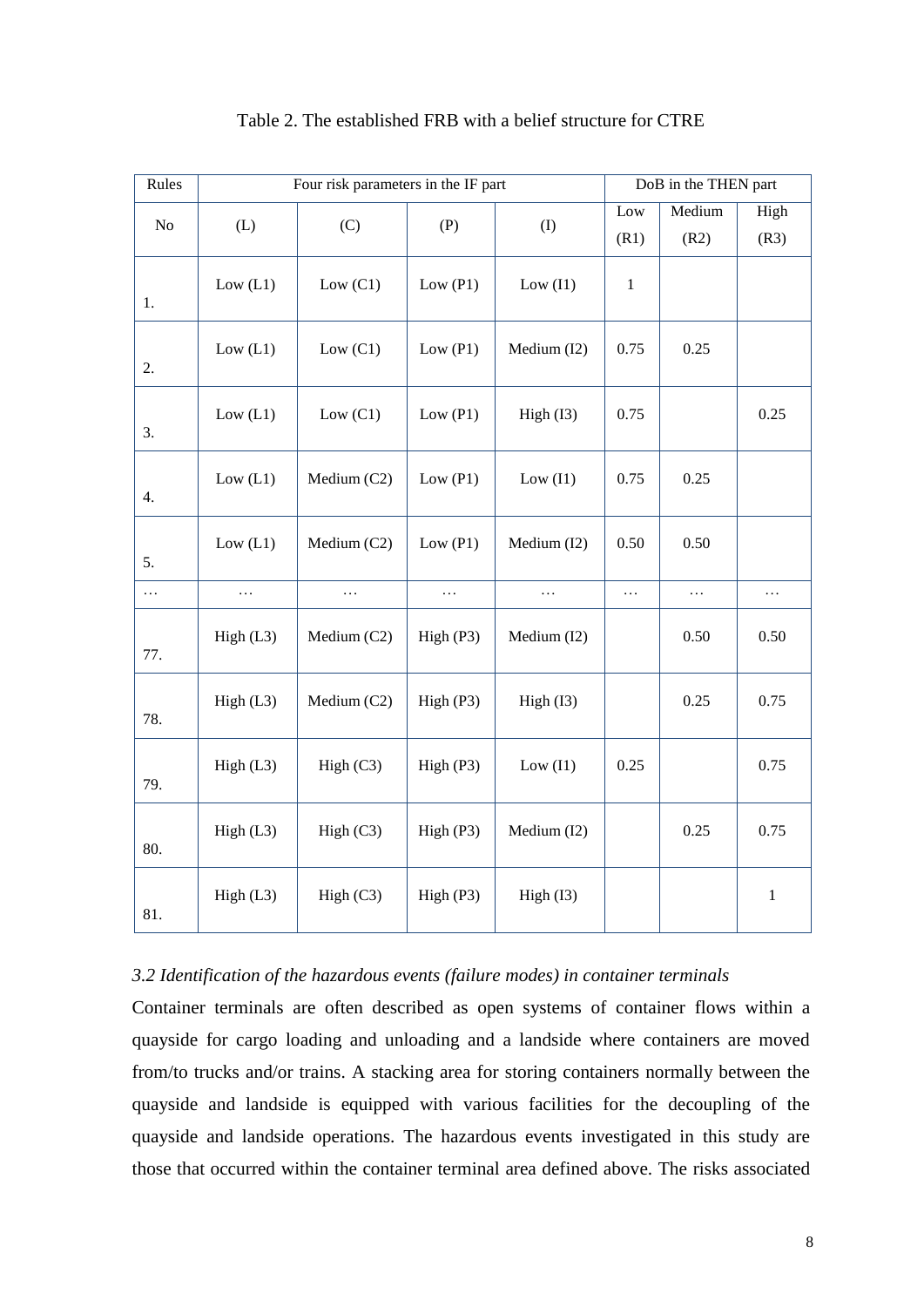with the external interfaces of the terminal in the shore side and sea side are not taken into account in this study (see Figure 1).



Figure 1. Scope of container terminal operations (Al Yami *et al*., 2013)

In terms of container terminal operations conducted by a large number of workers and equipment in a variety of activities at different sites, safety issues are of significant importance. In respect of the container terminal operational safety, the performance of different container terminals can be determined by different elements that are continuously taking into account a range of internal and external factors influencing the productivity of the system (Legato and Monaco, 2004).

Moreover, the application of operational safety practice and qualified duty holders is essential. It was addressed by the UK Maritime and Coastguard Agency (MCA, previously known as Marine Safety Agency (MSA)) through Formal Safety Assessment (FSA) to the International Maritime Organization (IMO) for the purposes of improving the safety of and pollution prevention within ports (Trbojevic and Carr, 2000). However, currently there is no evidence that international safety standards address the safety performance within container terminals. Several attempts were made that can be defined as individual contributions for safety practice in container terminals. For instance, the Health and Safety Executive (HSE) has focused comprehensively on health, safety, and environmental related issues for offshore terminal operations, particularly as a result of the inquiry into the Piper Alpha disaster that took place in 1988 (Mokhtari *et al.,* 2011).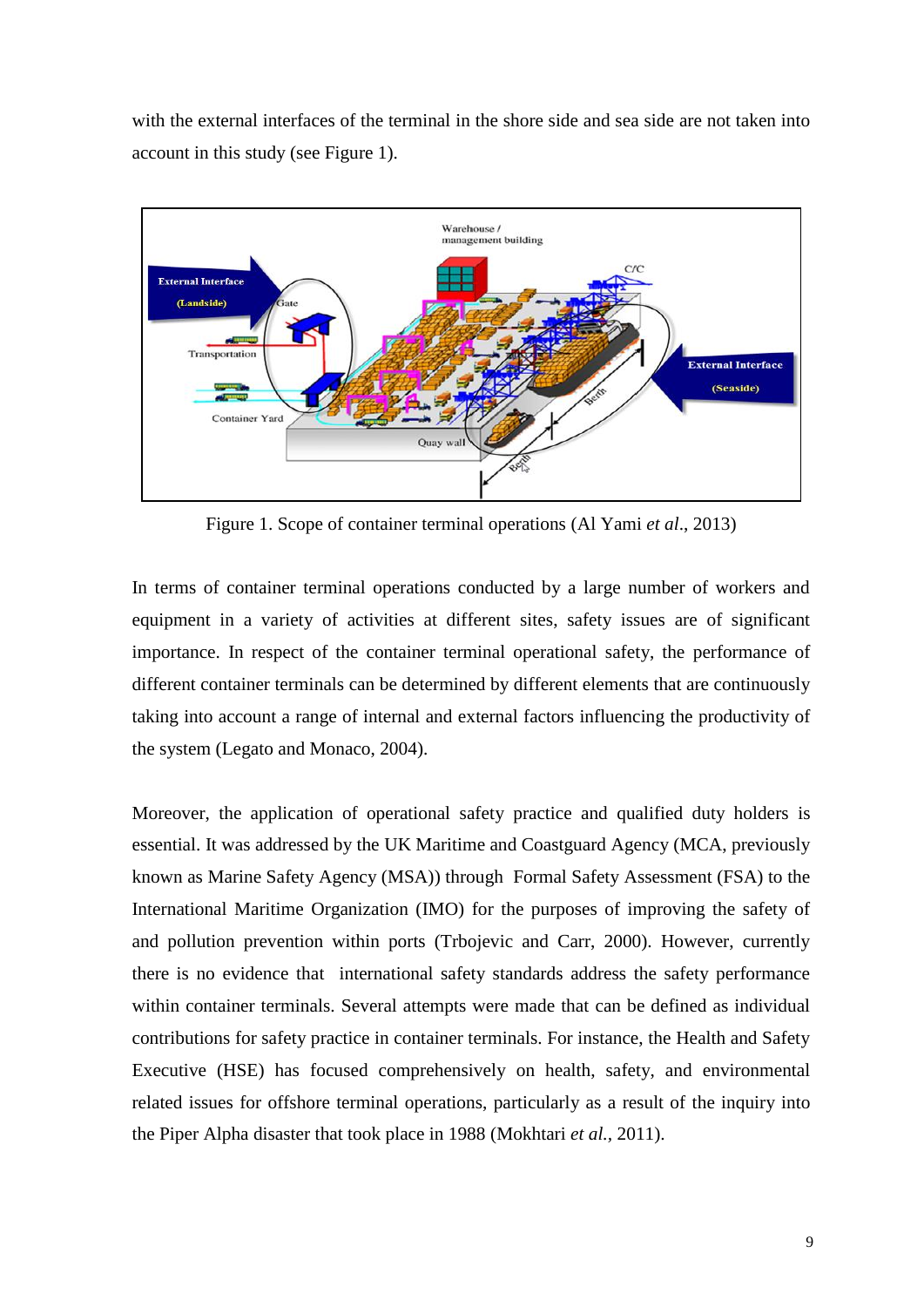In October 2010, the UK HSE with the cooperation of the port industry published the Guidance on Safe Design, Construction, Operation, Management, and Maintenance of Ports and Terminal Facilities to help workers in container terminals identify relevant risk sources in various duties under health and safety legislation. Moreover, the Department of Transport in the UK required all marine ports to perform risk assessment of their marine operations in order to put into practice a safety management system (DETR, 2009). In addition, the International Chamber of Shipping (ICS) and the World Shipping Council have developed guidelines for best practices in the industry including the safe transport of containers by sea and proposed in a statement to the IMO Maritime Safety Committee, that the IMO should establish a universal international regulatory requirement emphasising that the marine terminal must weigh export cargo containers (ICS, 2011).

In addition, in May 2012, the Port Equipment Manufacturers Association (PEMA) published new industry recommendations on equipment protection and human safety in container yards addressing the minimum safety specifications for quay container cranes. PEMA's decision to compile its initial publication regarding safety standards for quay cranes was published in June 2011 as a joint initiative with the Through Transport Mutual Insurance Association Limited (TT Club) and the International Cargo Handling Coordination Association. It was prompted by the results of the global analysis carried out by the TT Club that showed that 34% of asset related insurance claims were directly related to quay container cranes (Stiehler, 2012). As a result from all of the aforementioned guidelines, codes of conduct or requirements are not yet recognised worldwide in the port industry and it is a subject of individuality.

In light of the above, HEs associated with container terminal operations including cargo handling equipment and transport facilities were identified through a careful literature review (Christou, 1999; Yi *et al*., 2000; Darbra and Casal, 2004; Shang and Tseng, 2010; DETR, 2009; HSE, 2010; Stiehler, 2012), which enables us to identify sources of significant hazards in container terminals and provides a good view on possible solutions to some hazards. Next, the process of determining the investigated HEs is conducted by using a "What-If Analysis" technique (Golfarelli *et al.*, 2006) in a brainstorming meeting with domain experts. The preliminary study of determining the investigated HEs took place in July 2012 in the UK with seven safety/security officers, port managers and scholars. Moreover, in September 2012, another meeting took place in the Kingdom of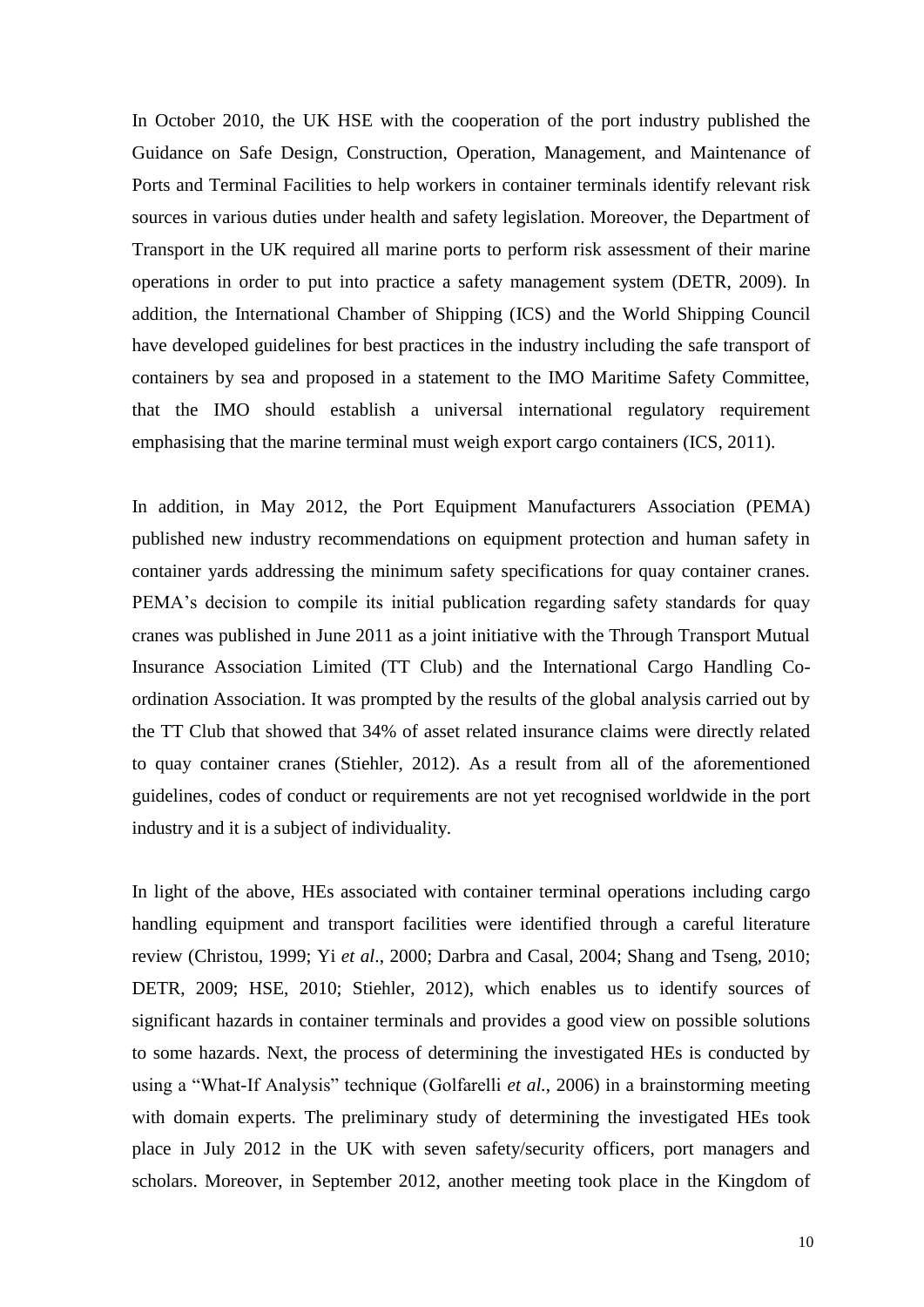Saudi Arabia (KSA) with five safety/security officers and port managers to further study the investigated HEs. The experts selected, based on their experience in Table 3, are actively working in container terminals and/or researching on container terminals for over 20 years.

| <b>Experts</b>          | <b>Position</b>                                                                                        | <b>Company</b>               | <b>Working Experience</b>                                                                                  |
|-------------------------|--------------------------------------------------------------------------------------------------------|------------------------------|------------------------------------------------------------------------------------------------------------|
| 1<br>$\overline{2}$     | Senior operational<br>managers                                                                         | A leading port<br>in the UK  | Involved in port safety<br>and operational services                                                        |
| 3                       | A professor, Head of<br>port management<br>studies and Director of<br>maritime research<br>institute   | A university in<br>the UK    | Involved in maritime<br>safety, port operational<br>management and<br>container supply chain<br>management |
| $\overline{\mathbf{4}}$ | A senior lecturer in<br>maritime transportation,<br>marine engineering and<br>qualified chief engineer | A university in<br>the UK    | Involved in maritime<br>port/ship operations and<br>port safety and security<br>management                 |
| 5                       | A senior safety and<br>security officer                                                                | A leading port<br>in the UK  | Involved in port safety<br>and operational services                                                        |
| 6                       | Senior security officers                                                                               | A leading port<br>in the UK  | Involved in container<br>customs and border                                                                |
| 7                       |                                                                                                        |                              | protection                                                                                                 |
| 8                       | Head of safety<br>department                                                                           | A leading port<br>in the KSA | Head of safety<br>department in several<br>container terminals<br>worldwide                                |
| 9                       | Deputy safety manager                                                                                  | A leading port<br>in the KSA | Fleet safety and security<br>officer                                                                       |
| 10                      | An assistant terminal<br>manager                                                                       | A leading port<br>in the UAE | Operations manager in<br>UAE and employed as<br>vessel planner, and                                        |

|  | Table 3. Experts' knowledge and experience |  |
|--|--------------------------------------------|--|
|  |                                            |  |
|  |                                            |  |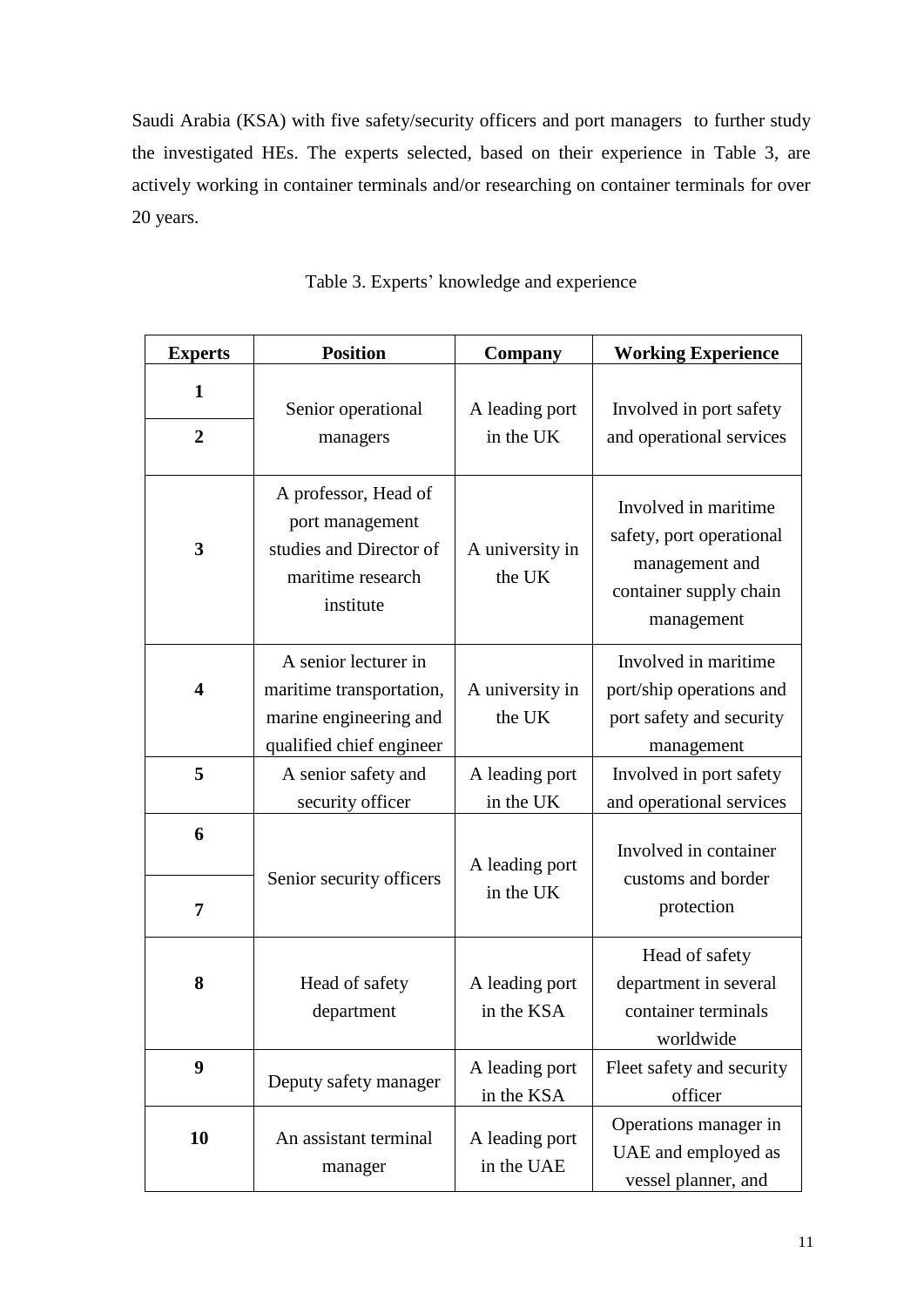|    |                          |                              | vessel operations        |
|----|--------------------------|------------------------------|--------------------------|
|    |                          |                              | manager                  |
|    |                          |                              | Safety officer in a      |
|    |                          |                              | number of container      |
| 11 | A harbourmaster and      | A leading port<br>in the UAE | terminals worldwide and  |
|    | qualified master mariner |                              | some shipping            |
|    |                          |                              | companies                |
| 12 | A safety officer         |                              | Involved in container    |
|    |                          |                              | terminal safety          |
|    |                          | A leading port               | operations and assigned  |
|    |                          | in the KSA                   | in many leading ports in |
|    |                          |                              | KSA as a safety officer  |

During the meetings, they identified the major threats and impacts posed by 76 risk sources and hazard events in container port operations. Consequently, a hierarchy of 24 significant hazards and the origin of their types for container terminal operations is constructed and presented in Figure 2.



Figure 2. Hierarchy of 24 significant hazards of container terminal operations

### *3.3 Prioritization of the HEs using the new approach with rational DoBs in FRB.*

Due to possible uncertainty involved, failure inputs are fed into the FMEA modelling using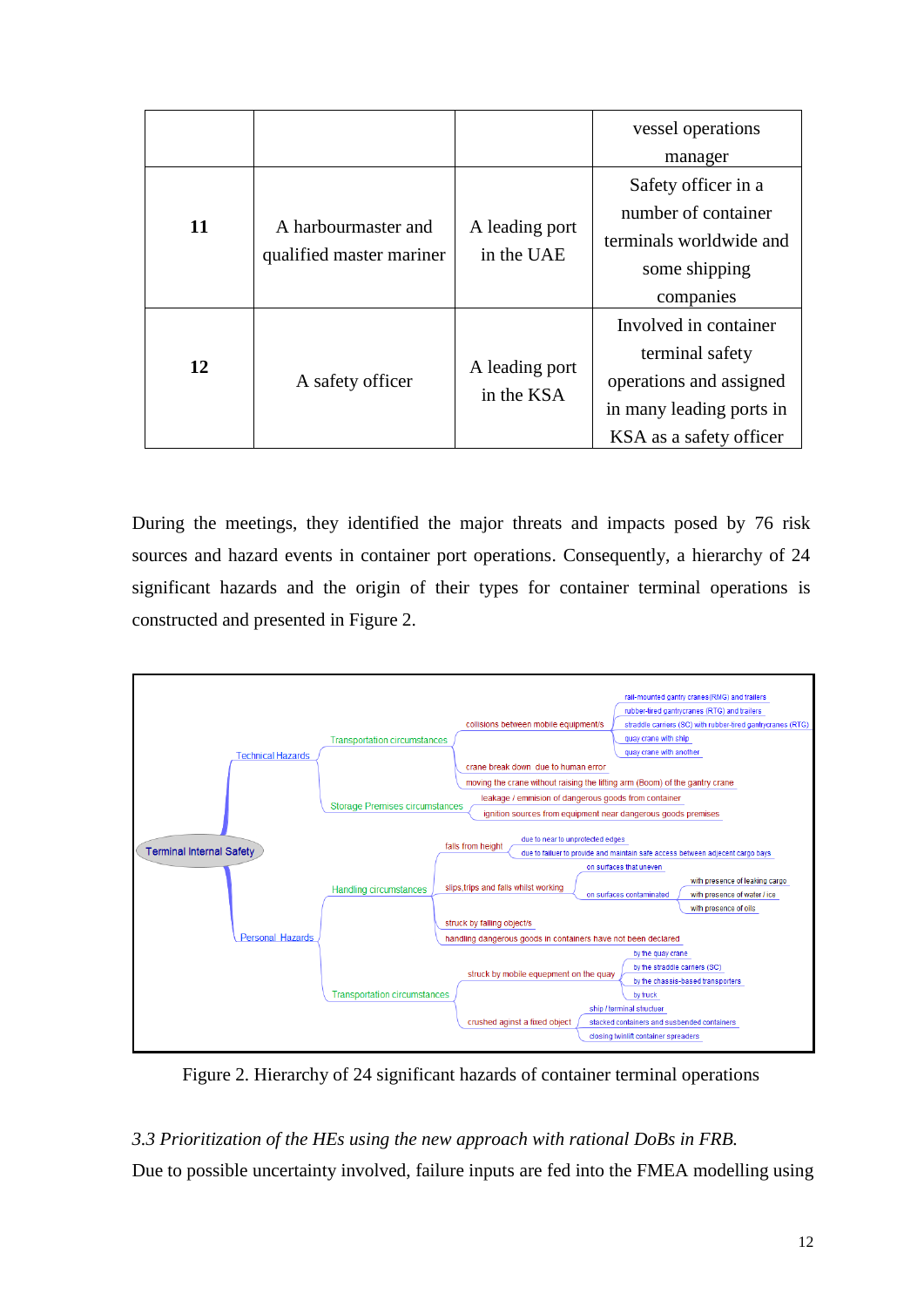the defined linguistic grades with DoBs. It means that multiple rules will be employed in risk evaluation for a particular HE, requiring an appropriate tool capable of synthesising the associated DoBs in the THEN parts of different involved rules. The ability of BN in capturing non-linear causal relationships, and modelling DoBs in the THEN part of FRB, has been known (Yang *et al.,* 2008). To use BN, the FRB developed in Section 3.1 needs firstly to be represented in the form of conditional probabilities. For example, Rule 2 in Table 1 can be displayed as follows:

*R2*: IF *Low (L1)*, *Low (C1)*, *Low (P1)* and *Medium (I2)*, THEN {(*0.75*, *Low (R1)*), (*0.25*, *Medium (R2)*), (*0*, *High (R3)*)}.

It can be further expressed in the form of conditional probability as follows:

Given *L1*, and *C1*, *P1* and *I2*, the probability of *Rh* ( $h = 1, 2, 3$ ) is (0.75, 0.25, 0) or *p*(*Rh*|*L1, C1, P1, I2*) = (0.75, 0.25, 0) (1)

where "|" symbolizes conditional probability.

Using a BN technique, the FRB constructed in FMEA for CTRE can be modelled and converted into a five-node converging connection. It includes four parent nodes, *NL*, *NC*, *N<sup>P</sup>* and *N<sup>I</sup>* (Nodes *L*, *C, P and I*) and one child node *N<sup>R</sup>* (Node *R*). Having transferred the rule base into a BN framework, the rule-based risk inference for the failure criticality analysis will be simplified as the calculation of the marginal probability of the node  $N_R$ . To marginalize *R*, the required conditional probability table of  $N_R$ ,  $p(R|L, C, P, I)$ , can be obtained using Table 1 and Eq.(1). It denotes a  $3 \times 3 \times 3 \times 3$  table containing values *p* (*Rh*|*Li*, *Cj, Pk, Il*) (*h, i, j, k, l* = 1, 2, 3).

Port risk analysts can evaluate a HE using their subjective judgments based on real observations with respect to the four risk parameters and their associated linguistic grades (defined in Table 1). Averaging the DoBs assigned by multiple experts to the linguistic grades of each parameter enables the calculation of the prior probabilities  $p(Li)$ ,  $p(Cj)$ ,  $p(Pk)$  and  $p(Il)$  of the four parent nodes,  $N_L$ ,  $N_C$ ,  $N_P$  and  $N_I$ . The marginal probability of  $N_R$ can be calculated as

$$
p(Rh) = \sum_{i=1}^{3} \sum_{j=1}^{3} \sum_{k=1}^{3} \sum_{l=1}^{3} p(Rh | Li, Cj, Pk, Il) p(Li) p(Cj) p(Pk) p(Il) \ (h = 1, 2, 3) \tag{2}
$$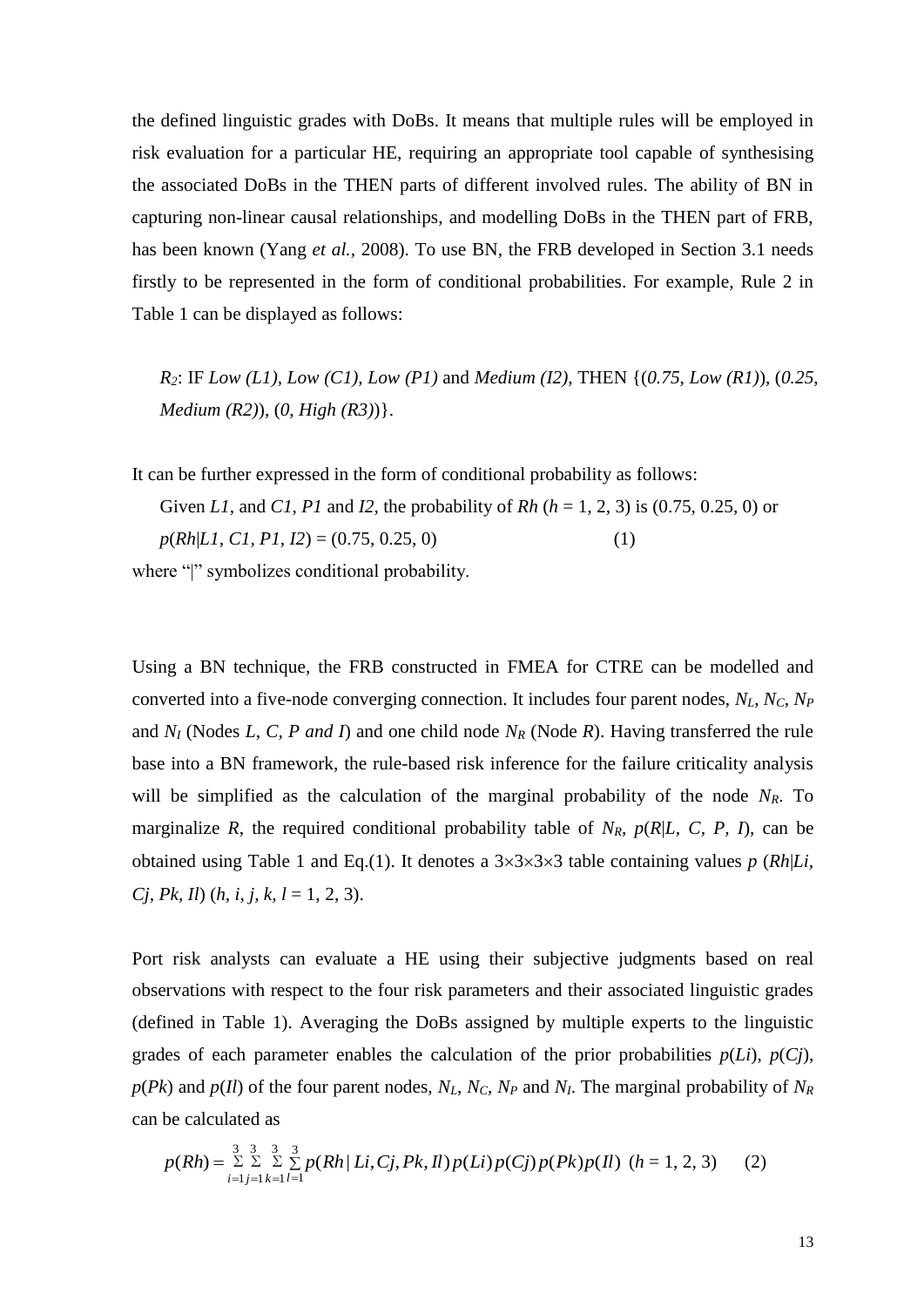To prioritize the failures,  $Rh$  ( $h = 1, 2, 3$ ) requires the assignment of appropriate utility values  $U_{Rh}$ . The utility values can be defined as  $U_{RI} = 1$ ,  $U_{R2} = 10$  and  $U_{R3} = 100$  (Wang *et al.*, 1995; Yang, 2001 and Yang *et al*., 2008). Then a new Risk Ranking Index value *RI* can be developed as

$$
RI = \sum_{h=1}^{3} p(Rh)U_{Rh}
$$
\n(3)

where the larger the value of *RI* is, the higher the risk level of a HE.

#### *3.4 Validation*

One of the most popular mechanistic validation methods is sensitivity analysis. It is conducted to test the accuracy of the belief structures based on subjective judgments. Testing the sensitivity in the FRBN method provides an analytical judgment for  $RI$  or the safety index. Parameter sensitivity is usually performed as a series of tests in which the modeller sets different parameter values to measure the changes in the model caused by a change in the risk parameter (Lucia and Mark, 2001). There are at least two axioms that can be used as a mechanism for validating the proposed BN model (Jones *et al.*, 2010).

**Axiom 1**. A slight increase/decrease in the prior subjective probabilities of each input node should certainly result in the effect of a relative increase/decrease of the posterior probability values of the output node.

**Axiom 2.** The total influence magnitudes of the combination of the probability variations from *x* attributes (evidence) on the values should be always greater than the one from the set of  $x - y$  ( $y \in x$ ) attributes (sub evidence).

#### **4. A real case study on CTRE**

To demonstrate the feasibility of the proposed method, an anonymous container terminal was selected to conduct its CTRE. A questionnaire was designed to collect the failure input information from three experienced safety officers/port managers, who are together in charge of the safety of the investigated container terminal. The experts selected are actively working at the investigated container terminal with over 20 years working experience and their knowledge is described in Table 4.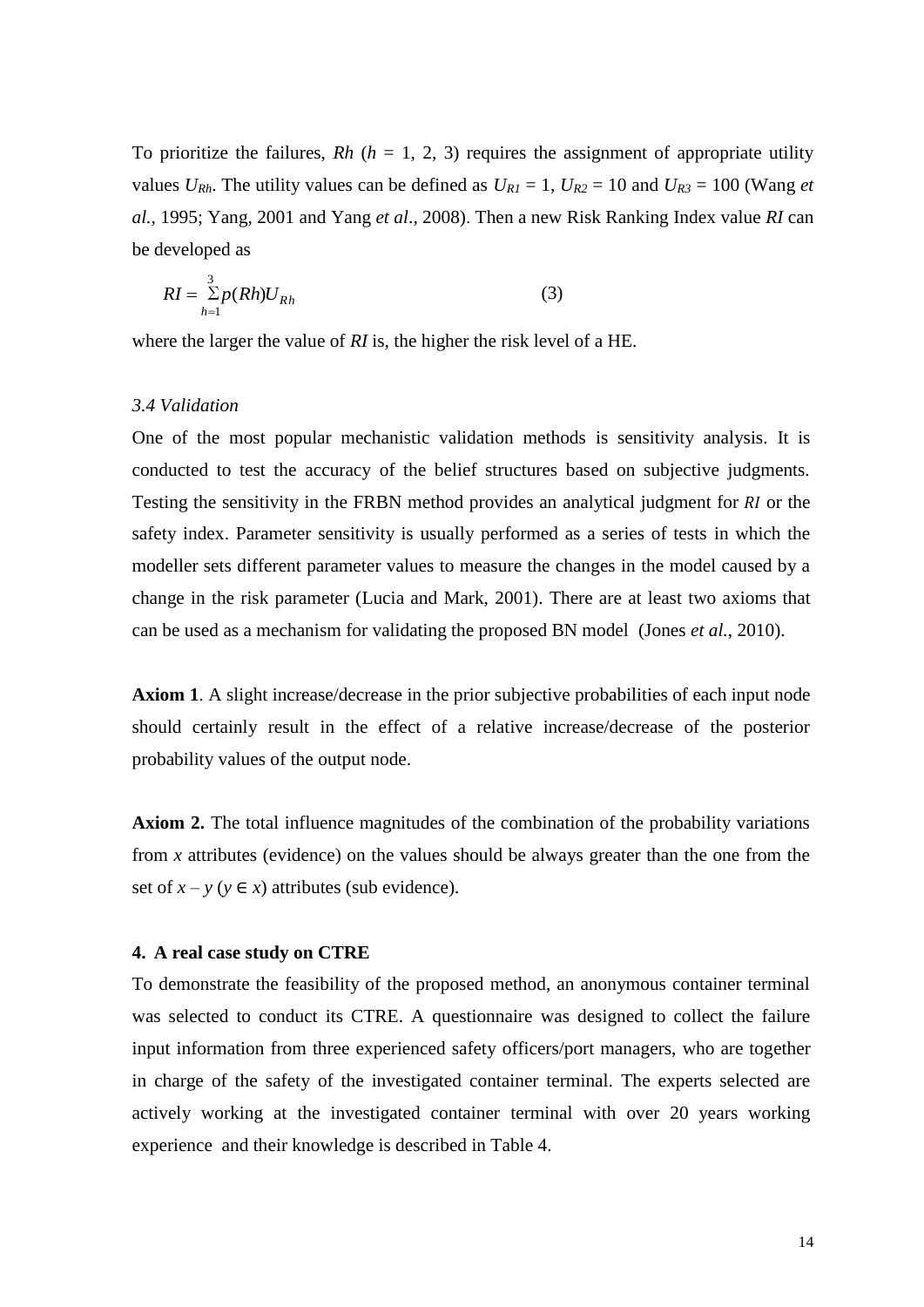|              |                | Worked in safety department in         |  |
|--------------|----------------|----------------------------------------|--|
| $\mathbf{A}$ | Head of safety | several container terminals worldwide  |  |
|              | department     | (e.g. United Kingdom, UAE, and         |  |
|              |                | KSA) as a safety officer               |  |
|              |                | Worked in safety management in         |  |
| R            | Deputy safety  | several container terminals in KSA,    |  |
|              | manager        | UAE and as a fleet safety and security |  |
|              |                | officer                                |  |
|              |                | Involved in container terminal safety  |  |
| $\mathbf C$  | Safety officer | operations as a safety officer in      |  |
|              |                | several leading ports in Philippines   |  |
|              |                | and KSA                                |  |

Table 4. Experts' knowledge and experience on the case study

In the questionnaire, they were requested to evaluate each of the 24 significant HEs in the investigated port with respect to the four risk parameters in terms of their associated linguistic grades and DoBs.

The feedback received from the three experts are first combined (by conducting an average calculation) to produce failure input values for the four risk parameters. The averaged (arithmetic mean) failure input will be then used in the new approach (in Section 3.3) based on the new FRB with rational DoBs (in Section 3.1) to rank the 24 HEs. For instance, to evaluate an event of a Collision of a Rail Mounted Gantry crane with a Trailer (CRMGT), i.e. HE1, the failure input values of the four risk parameters are obtained and calculated, as shown in Table 5.

| <b>Risk</b>                      | <b>Experts</b> |             | <b>Combined DoBs/Prior</b> |                    |
|----------------------------------|----------------|-------------|----------------------------|--------------------|
| <b>Parameters</b><br>$\mathbf A$ |                | B           | C                          | <b>Probability</b> |
|                                  | 80% Low        | 80% Low     | $60\%$ Low                 | 73.3% Low          |
| L                                | 20% Medium     | 10% Medium  | 30% Medium                 | 20% Medium         |
|                                  | 0% High        | $10\%$ High | $10\%$ High                | $6.7\%$ High       |
|                                  | 80% Low        | 70% Low     | 65% Low                    | 71.7% Low,         |
| C                                | 15% Medium     | 15% Medium  | 25% Medium                 | 18.3% Medium,      |
|                                  | 5% High        | $15\%$ High | 10% High                   | 10% High           |

Table 5. Prior Probabilities of *NL*, *NC*, *N<sup>P</sup>* and *N<sup>I</sup>* when evaluating HE1 (CRMGT)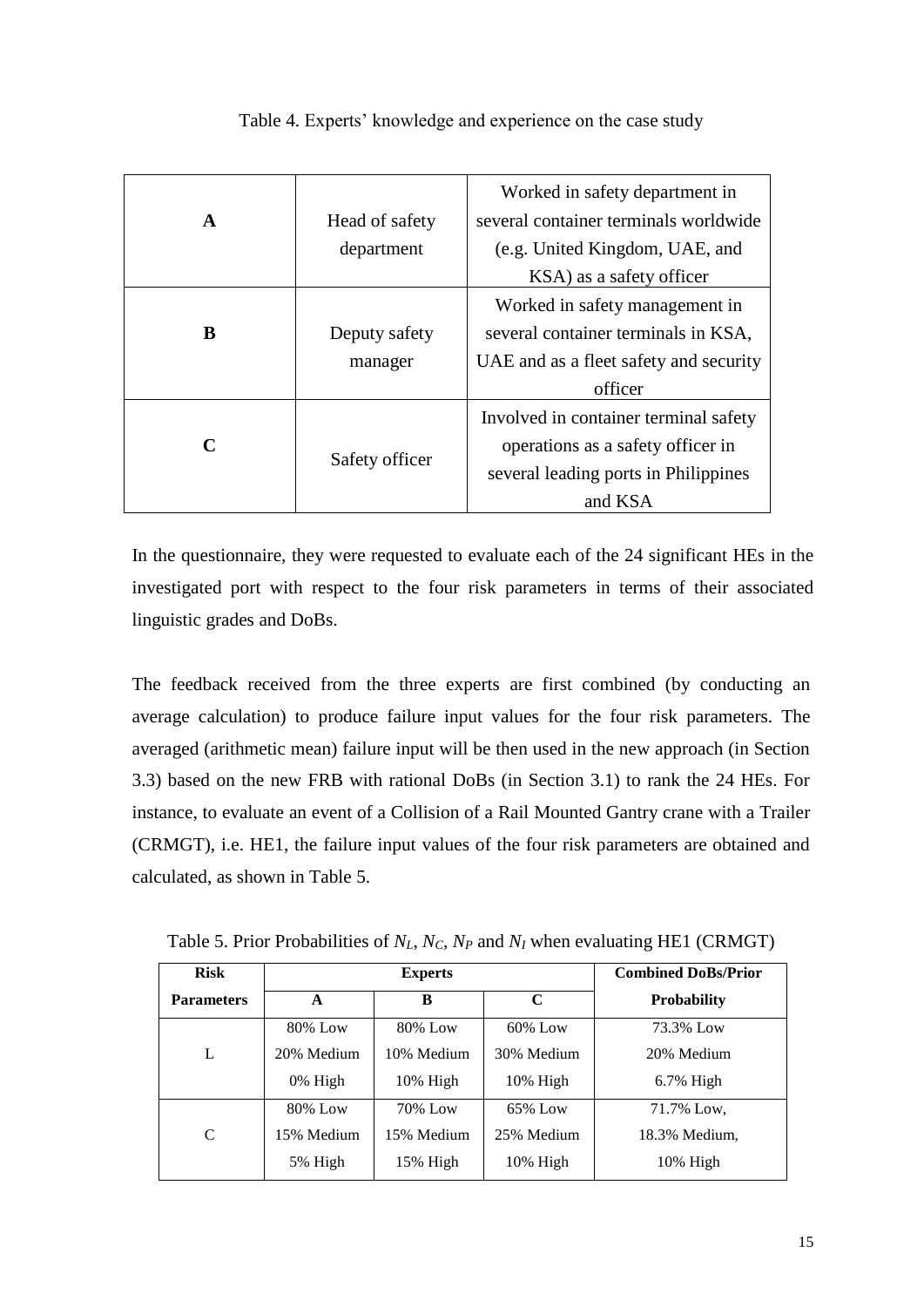|   | $10\%$ Low | $10\%$ Low | $0\%$ Low  | 6.7% Low.     |
|---|------------|------------|------------|---------------|
| P | 20% Medium | 20% Medium | 15% Medium | 18.3% Medium, |
|   | 70% High   | 70% High   | 85% High   | 75% High      |
|   | $0\%$ Low  | 5% Low     | 50% Low    | 18.3% Low.    |
|   | 20% Medium | 5% Medium  | 20% Medium | 15% Medium,   |
|   | 80% High   | 90% High   | 30% High   | 66.7% High    |

Given Eq (1), the FRB in Table 1 can be converted to obtain *p*(*Rh*|*Li, Cj, Pk, Il*). Once the prior probabilities of the five nodes in BN based FMEA are obtained, the risk level of HE1 (CRMGT) can be calculated by Eq (2) as  $p(Rh) = \{(42.5\% \text{ Low}, 17.9\% \text{ Medium}, 39.6\%$ High)}. The result can be explained as the risk level of CRMGT being low with a 42.5% DoB, medium with a 17.9% DoB and high with a 39.6% DoB. The calculation can be computerized using the *HUGIN* software (Andersen *et al.*, 1990) which is one of the most used software packages to facilitate Bayesian network computation. As shown in Figure 3, any risk input with reference to the four risk parameters can trigger a change in the output node, which helps realise the automation of port safety evaluation for instant ranking. Next, Eq (3) is used to calculate the RI value of HE1 (CRMGT) as  $41.82$  (=  $42.5\% \times 1 + 17.9\%$  $\times$  10 + 39.6%  $\times$  100). Similarly, the RI values of the 24 HEs are obtained and presented in Table 6.



Figure 3. Risk evaluation of HE1 (CRMGT) using HUGIN software

|  | Table 6. Risk ranking index values of hazardous events (HEs) |  |
|--|--------------------------------------------------------------|--|
|--|--------------------------------------------------------------|--|

| HEs | <b>Risk Ranking</b> |
|-----|---------------------|
|     | <b>Index Values</b> |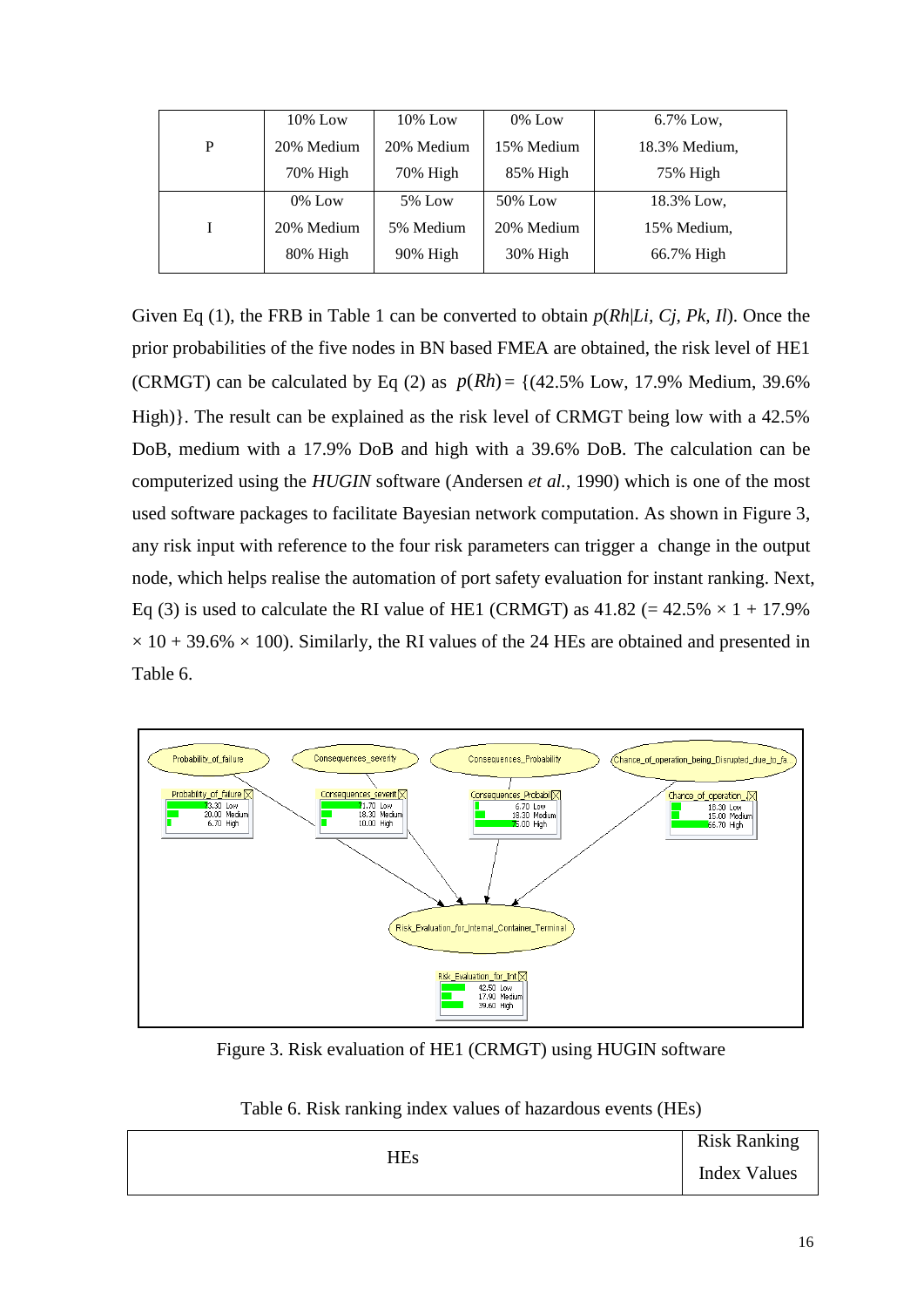| HE <sub>1</sub>  | A collision between a Rail-Mounted Gantry crane and a Trailer             | 41.82 |
|------------------|---------------------------------------------------------------------------|-------|
|                  | (CRMGT)                                                                   |       |
| HE <sub>2</sub>  | A collision between a Rubber-Tired Gantry crane and a Trailer             | 46.83 |
|                  | (CRTGT)                                                                   |       |
| HE <sub>3</sub>  | A collision between Rubber-Tired Gantry crane and a Straddle              | 41.09 |
|                  | Carriers (SC) (CRTGSC)                                                    |       |
| HE4              | A collision between the Quay Crane and the Ship (CQCS)                    | 74.96 |
| HE <sub>5</sub>  | A collision between two Quay Cranes (CQC's)                               | 55.14 |
| HE <sub>6</sub>  | Crane Breakdown due to human error (CBD)                                  | 59.68 |
| HE7              | Moving the Crane Without Raising the Boom of the Gantry crane<br>(MCWRBG) | 52.32 |
| HE <sub>8</sub>  | Leakage/ Emission of Dangerous Goods from a Container (LEDGC)             | 46.69 |
| HE <sub>9</sub>  | Ignition Sources from Equipment near Dangerous Goods premises             | 41.67 |
|                  | (ISEDG)                                                                   |       |
| <b>HE10</b>      | Person Falls from height due to being too Near To Unprotected             | 31.34 |
|                  | Edges (PFNUE)                                                             |       |
| HE11             | Person Falls from height due to Non-Provision / Maintenance of            |       |
|                  | safe access between adjacent Cargo bays (PFNMC)                           | 36.48 |
| HE <sub>12</sub> | Person slips, trips and falls whilst working on Surfaces that are Not     | 55.87 |
|                  | Even (PSNE)                                                               |       |
| HE13             | Person slips, trips and falls whilst working on Surfaces with             |       |
|                  | presence of Leaking Cargo. (PSPLC)                                        | 60.22 |
| <b>HE14</b>      | Slips, trips and falls whilst working on Surfaces with presence of        |       |
|                  | Water / Ice (PSWI)                                                        | 57.52 |
| HE15             | Person slips, trips and falls whilst working on Surfaces with             |       |
|                  | presence of Oils. (PSO)                                                   | 60.15 |
| HE16             | Person Struck by Falling Objects (PSFO)                                   |       |
|                  |                                                                           | 44.60 |
| HE17             | Person handling Dangerous Goods in Containers that have Not been          |       |
|                  | Declared (PDGCND)                                                         | 59.89 |
| <b>HE18</b>      | Person Struck by Quay Crane (PSTQC)                                       |       |
|                  |                                                                           | 28.32 |
| <b>HE19</b>      | Person Struck by Straddle Carriers (PSTSC)                                | 31.29 |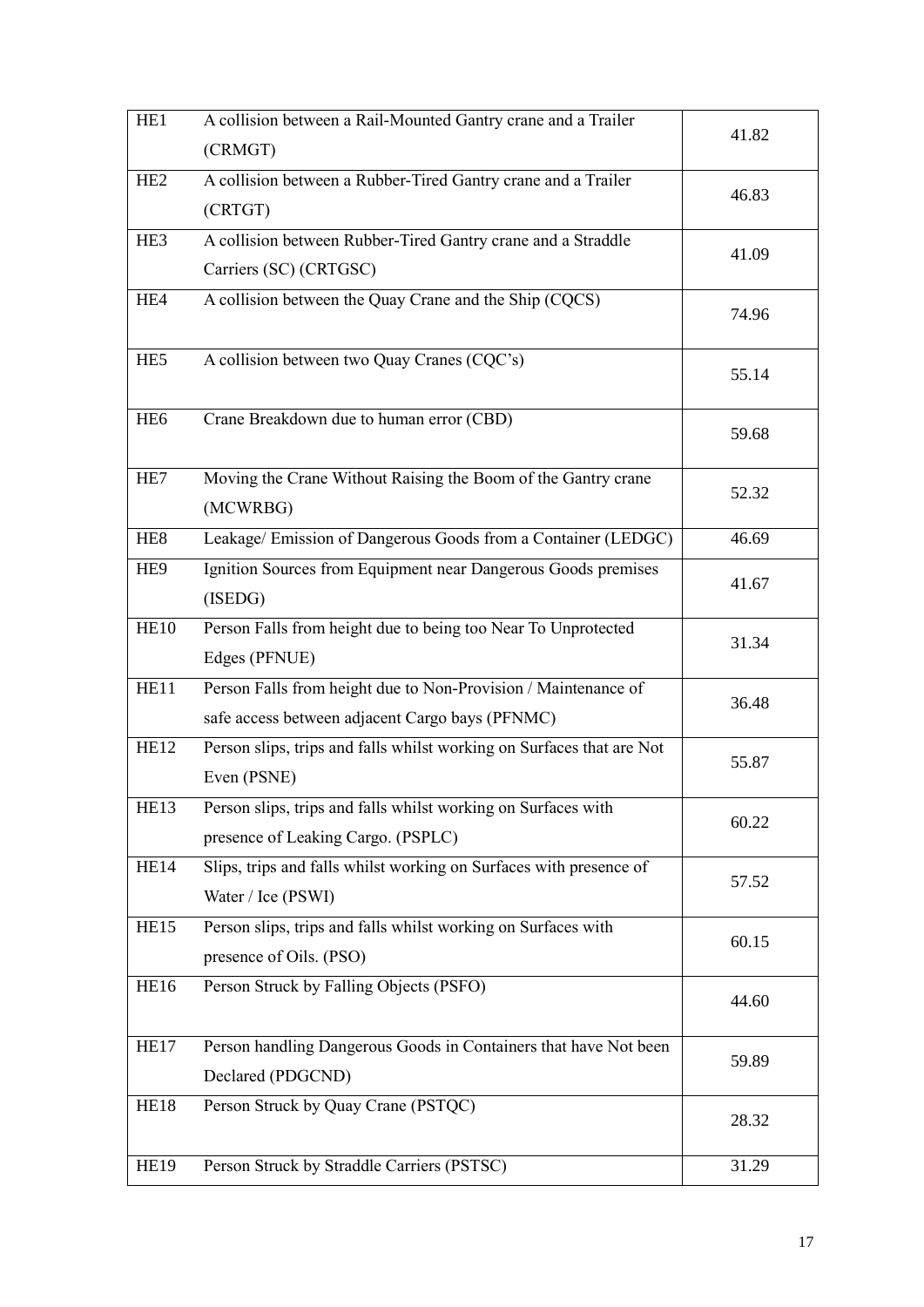| HE20        | Person Struck by Chassis-Based transporters (PSTCB)                                             | 31.82 |
|-------------|-------------------------------------------------------------------------------------------------|-------|
| HE21        | Person Struck by Trucks (PSTT)                                                                  | 36.92 |
| <b>HE22</b> | Person Crushed against a Fixed object and Ship / terminal structure<br>(PCFS)                   | 29.35 |
| <b>HE23</b> | Person Crushed against a Fixed object and stacked containers and<br>suspended Containers (PCFC) | 40.44 |
| <b>HE24</b> | Person Crushed against a fixed object and closing the twin lift<br>container spreaders (PCB)    | 18.77 |

The HEs associated with container terminal operations may vary, depending on the unique safety characteristics of an individual container terminal. For the investigated container terminal, the new method delivers the result shown in Table 6. The hazardous event of a collision between a quay crane and a ship (HE4) is the most significant, followed by HE13 (person slips, trips and falls whilst working on surfaces with presence of leaking cargo), HE15 (person slips, trips and falls whilst working on surfaces with presence of oils), HE17 (person handling dangerous goods in containers that have not been declared) and HE6 (breakdown of a crane due to human error). Such a result keeps consistency with the safety analysis in the port using traditional methods to a large extent based on the three experts' judgements.

The above numerical case study highlights some meaningful implications. First, compared to traditional FMEA, it demonstrates that the combination of fuzzy sets and BNs, provides an effective tool to incorporate subjective judgements for characterizing a criticality analysis on prioritising failures in FMEA under uncertainty. In addition, it improves both the accuracy and visibility of FMEA as well as provides a powerful risk evaluation tool for port safety management. Secondly, it contributes to quantifying risk analysis with prioritization of HEs in a container port as shown in Table 6. As a result, terminal operators are able to easily update the risk estimation results, facilitating real time safety evaluation and dynamic risk-based decision support in container terminals. Thirdly, this novel approach helps terminal operators prepare their risk management and resilient system analysis considering the features inherent in their terminals. Fourthly, rationalising the DoB distribution of FRB by employing the same set of linguistic grades in both IF and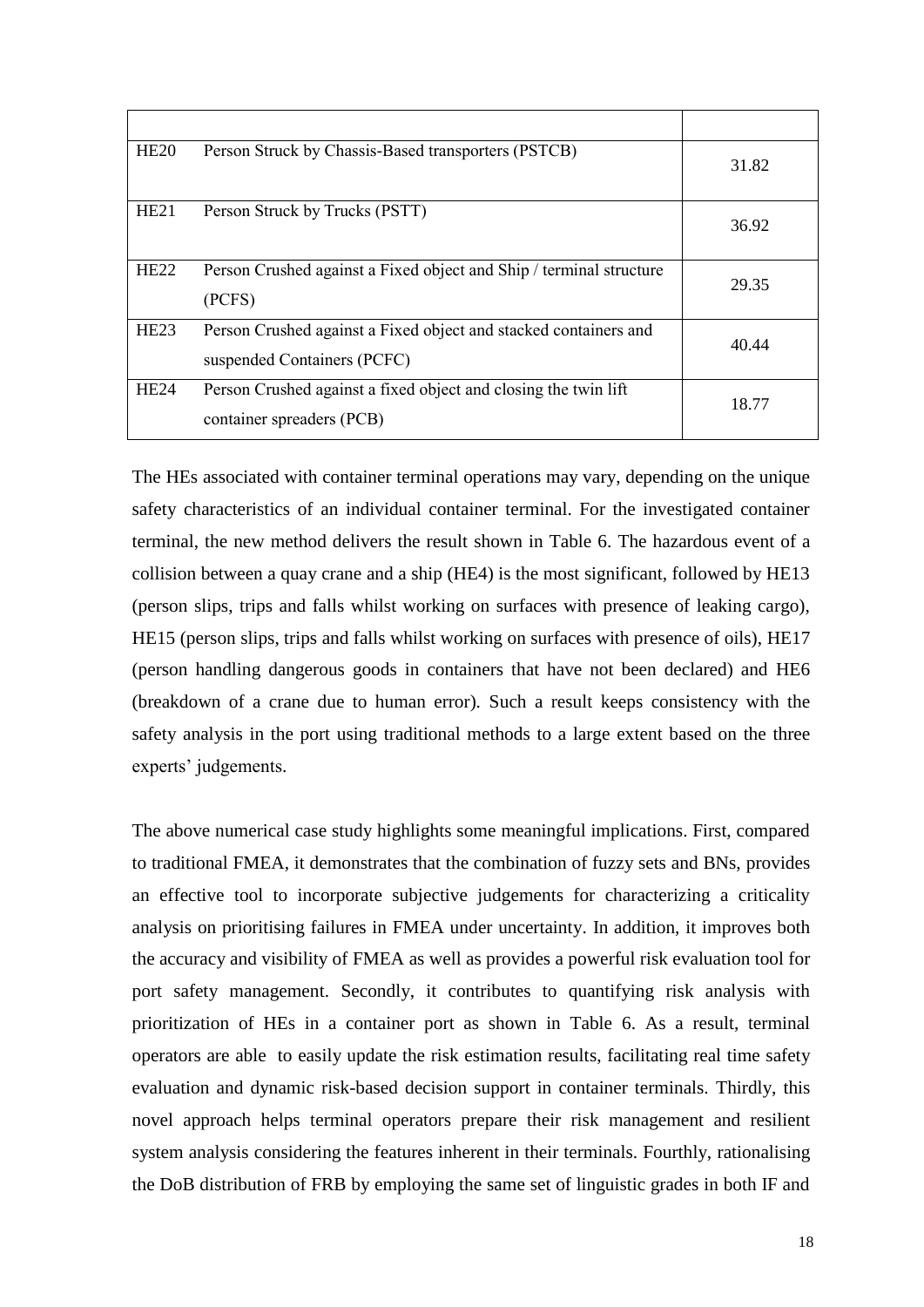THEN parts, the new approach leads terminal operators to simplify the communication between risk input and output based on DoBs and enables them to easily put FRBN in CTRE into practice. Finally, the approach describes a powerful and transparent safety evaluation tool in a scientific manner. It provides a sound basis for port safety managers and analysts to optimise the safety resources to the high risks as well as effectively evaluate the cost effectiveness of the risk control measures by comparing the reduction of risk index values of the hazards with and without the implementation of the measures. It will also help develop rational port safety management policy by taking into account quantitative risk assessment and cost benefit analysis in the long term. The proposed method can instantly rank the risks of HEs of a container terminal according to the stakeholders' needs so that they can measure, predict, and improve safety and reliability performance of their system.

A sensitivity analysis has been carried out to validate the reliability of the developed approach. The model with its simulation illustrated in Figure 3 can be verified by satisfying the two axioms involved in this process as described in section 3.4. The examination of the model is conducted for HE1 CRMGT as follows.

By setting the prior probability value of the node "consequences severity" to be 100% "High", the posterior probability value of the output "RiskEvaluation =  $High$ " increases from 39.60% to 62.1% as shown in Figure 4. Similarly, checking all HEs verifies the model with respect to Axiom 1.



Figure 4: The evaluation of "RE" given a piece of evidence to "C=100% High" for HE1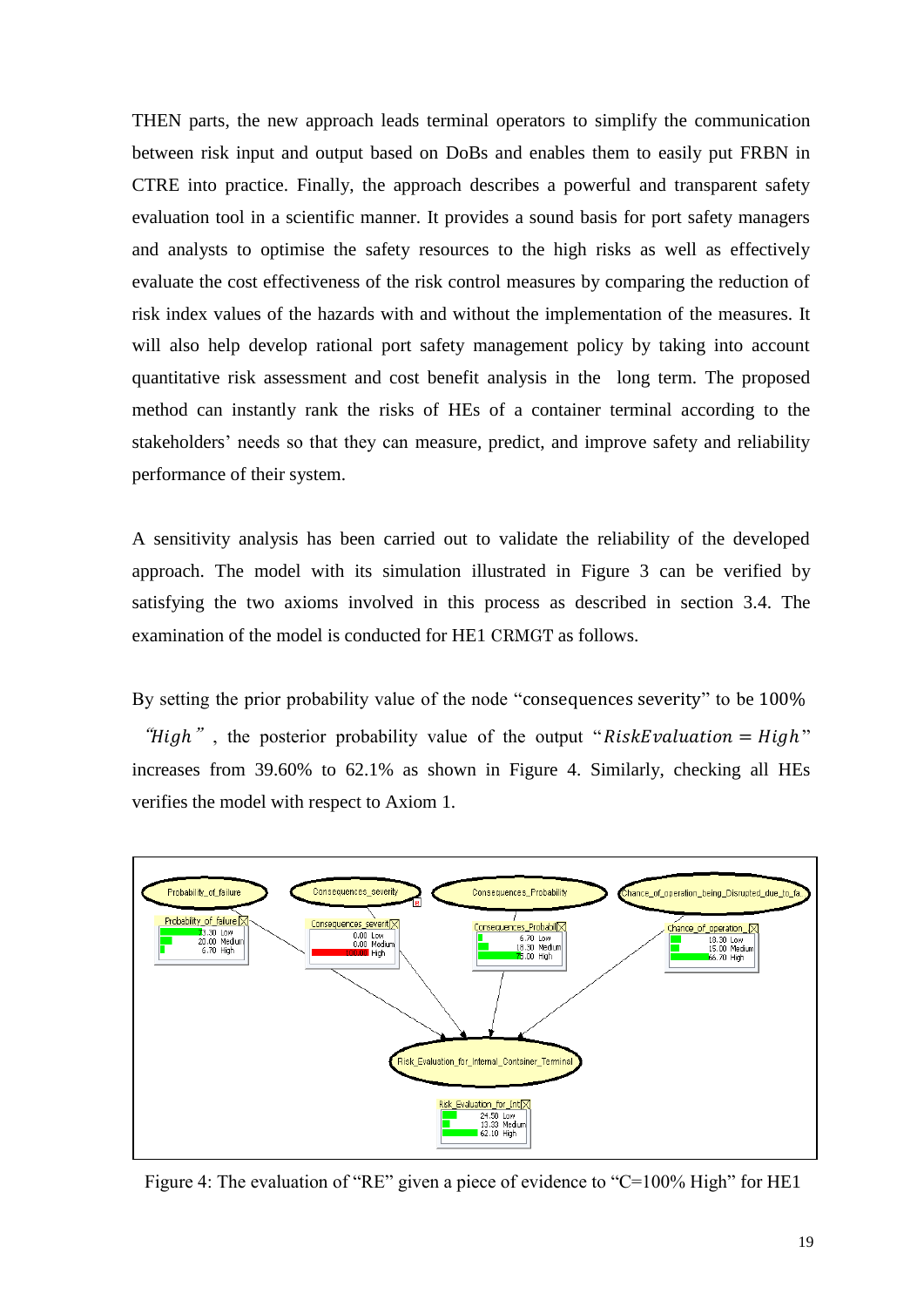Given that further change to the node *I* is set to be "High" with a 100% DoB, a further increase of the posterior probability value of the output " $RiskEvaluation = High$ " occurs from 39.60% to 70.43% as shown in Figure 5.



Figure 5: The evaluation of "RE" given evidence to "C=100% High" and "R=100% High" for HE1

Furthermore, if the node *P* is also set to be "*High*" with a 100% DoB, then the posterior probability value of the output "*Risk Evaluation = High*" further increases from 39.60% to 93.75% as shown in Figure 6. Compared to the results in Figures  $4 - 6$ , it can be seen that the DoB belonging to "*High*" in node *R* keeps increasing with more risk parameters receiving evidence to support "*High*" risk input. It means that the total influence magnitude of the combination of the probability variations from three attributes is always greater than the ones of two attributes and one attribute. This is in line with Axiom 2.



Figure 6: The evaluation of "RE" given evidence to "C=100% High", "R=100% High" and  $D=100\%$  High" for HE1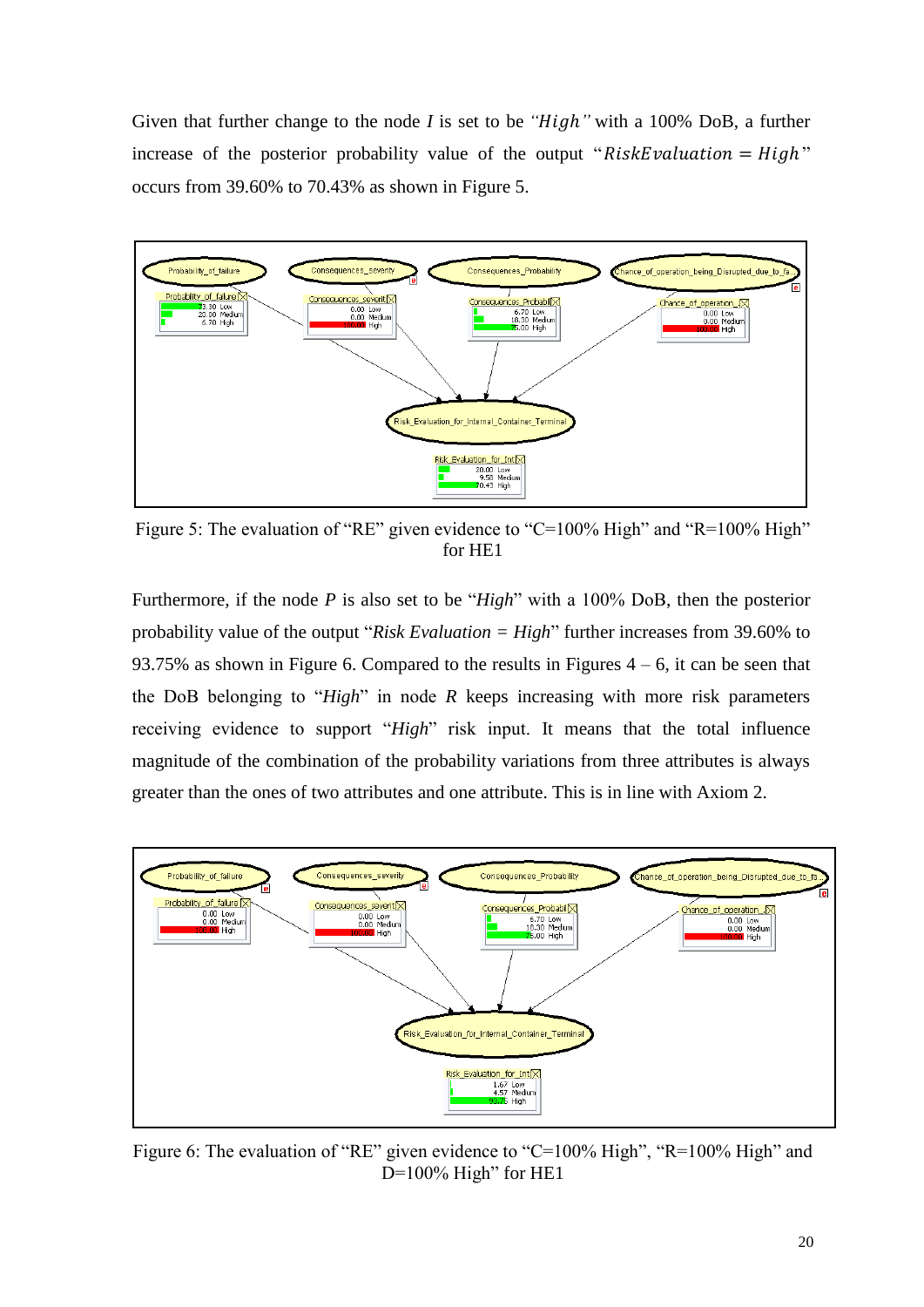#### **5. Conclusion**

System safety analysis often requires the use of domain experts' knowledge when risk records are incomplete. The combination of fuzzy set modelling and BNs, notably FRBN, provides an effective tool to incorporate subjective judgements for characterizing a criticality analysis on prioritising failures in FMEA under uncertainty. The new mechanism proposed to rationalise the DoB distribution of FRB by employing the same set of linguistic grades in both IF and THEN parts simplifies the communication between risk input and output and facilitates its implementation in CTRE in practice. Compared to the conventional FMEA, this paper also shows that the new method is capable of presenting sensitive and flexible risk results in real situations by simplifying the description of fuzzy failure information, improving both the accuracy and visibility of FMEA. More importantly, it provides a powerful risk evaluation tool for port safety management. The proposed method highlights its potential in facilitating risk analysis of system design and operations in a wide context when being appropriately tailored to study other container ports. Managerial, policy implications, natural and political factors can also be investigated in a similar way in order to provide a panoramic view on terminal risk analysis.

#### **Acknowledgements**

The authors are grateful to independent reviewers who provided useful feedback to bring this article to fruition. This study is partially funded by two EU projects (REFERENCE (314836) and ENRICH (612546) Marie Curie IRSES, 2013–2017) and by King Abdul-Aziz University.

#### **References**

- 1. AL YAMI H., YANG Z., RAMIN R. BONSALL S. and WANG J. (2013), "A new risk analysis approach for container terminal safety evaluation." International Conference on Challenges and Responses of Ports in A Globalised Economy, April 3-5, Bangkok, Thailand.
- 2. ANDERSEN, S., OLESEN, K.G., JENSEN, F.V. & JENSEN, F. 1990. "HUGIN a shell for building Bayesian belief universes for expert systems." In: *Reading in Uncertainty*, G. Shafer, and J. Pearl, (eds.), San Francisco: Morgan Kaufmann Publishers, 332-337.
- 3. BRAGLIA, M., FROSOLINI, M. & MONTANARI, R. 2003. "Fuzzy criticality assessment model for failure modes and effects analysis." *International Journal of Quality & Reliability Management*, 20: 503-524.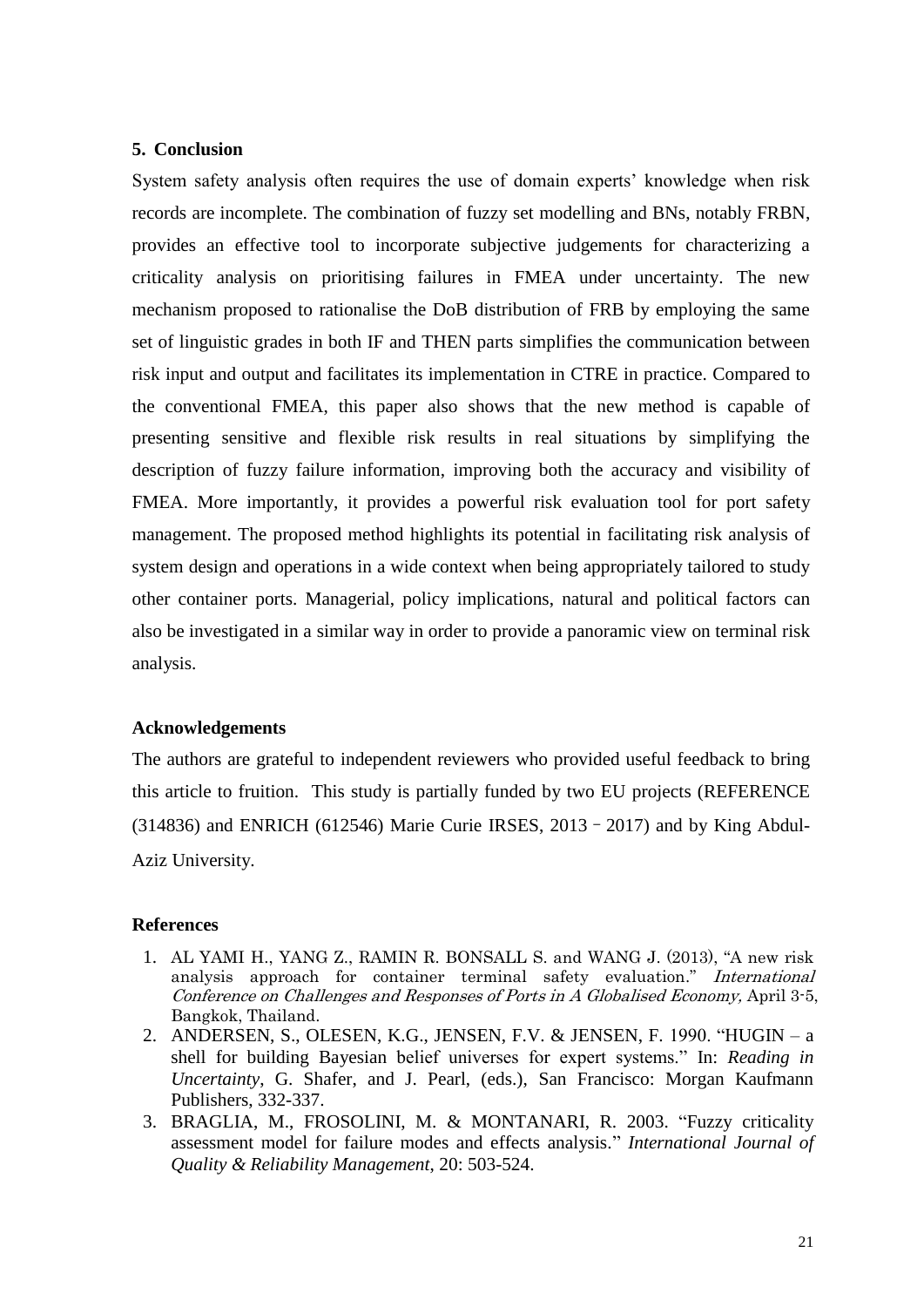- 4. BROOKS, M.R. & CULLINANE, K. (eds.) 2007. "Devolution, Port Governance and Port Performance." *Research in Transportation Economics*, 17, Oxford: Elsevier.
- 5. CHRISTOU, M. 1999. "Analysis and control of major accidents from the intermediate temporary storage of dangerous substances in marshalling yards and port areas." *Journal of Loss Prevention in the Process Industries*, 12: 109-119.
- 6. DARBRA, R. & CASAL, J. 2004. "Historical analysis of accidents in seaports." *Safety Science*, 42: 85-98.
- 7. DEMIREL, B. CULLINANE, & H. HARALAMBIDES. 2012. "Container Terminal Efficiency and Private Sector Participation." In The Blackwell Companion to Maritime Economics, edited by W. K. Talley, 571–598. Oxford: Wiley Blackwell.
- 8. DNEG, J. 1989. "Introduction to Grey System Theory." *The Journal of Gray System*, 1, 1-24.
- 9. FABIANO, B., CURRÒ, F., REVERBERI, A. & PASTORINO, R. 2010. "Port safety and the container revolution: A statistical study on human factor and occupational accidents over the long period." *Safety Science,* 48: 980-990.
- 10. GOLFARELLI, M. & RIZZI, S. 2009. "What-if simulation Modeling in Business intelligence." *International Journal of Data Warehousing and Mining.* 5(4): 24-43.
- 11. GÜNTHER, H. & KIM, K. 2006. "Container terminals and terminal operations". *OR Spectrum,* 28: 437-445.
- 12. HSE. 2001. "Marine risk assessment, Offshore Technology Report 2001/063."Health and Safety Executive , HSE Books, Sudbury, UK.
- 13. HSE. 2010. "Safety in Ports (SiP)." [Online]. Available: http://www.portskillsandsafety.co.uk/publications/safety in ports sip\_guidance\_suite all 18 documents[Accessed 21 July 2011].
- 14. ICS. 2011. "International Chamber of Shipping. Annual Review 2011." [Online]. Available: [http://www.marisec.org/annualreview.htm.](http://www.marisec.org/annualreview.htm) [Accessed 21 March 2012].
- 15. F.V. Jensen, Bayesian Network and Decision Graphs, Springer-Verlag, NY, USA, 2001.
- 16. LAM, J.S.L. & YAP, W. 2011a. "Container port competition and complementarity in supply chain systems: evidence from the Pearl River Delta."*Maritime Economics and Logistics*, 13(2): 102-120.
- 17. LAM, J.S.L. & YAP, W. 2011b. "Dynamics of liner shipping network and port connectivity in supply chain systems: analysis on East Asia." *Journal of Transport Geography*, 19(6): 1272–1281.
- 18. LEE, T.W. & CULLINANE, K. (ed.) 2005. *World Shipping and Ports.* England: Palgrave MacMillan.
- 19. LEGATO, P. & MONACO, M. 2004. "Human resources management at a marine container terminal." *European Journal of Operational Research,* 156: 769-781.
- 20. LIU, C., JULA, H. & IOANNOU, P. 2002. "Design, simulation, and evaluation of automated container terminals." *IEEE Transactions on Intelligent Transportation Systems*, 3(1): 12-26.
- 21. LIU, J., YANG, J.B., WANG, J. & SII, H. 2005. "Engineering system safety analysis and synthesis using the fuzzy rule-based evidential reasoning approach."*Quality and Reliability Engineering International*, 21(4): 387-411.
- 22. MABROUKI, C., BENTALEB, F., MOUSRIJ, A. 2014. "A decision support methodology for risk management within a port terminal." *Safety Science*, 63: 124- 132.
- 23. MARLOW, P. & CASACA, C. 2003. "Measuring lean port performance." *International Journal of Transport Management*, 1(4): 189-202.
- 24. MOKHTARI, K., REN, J., ROBERTS, C. & WANG, J. 2011. "Application of a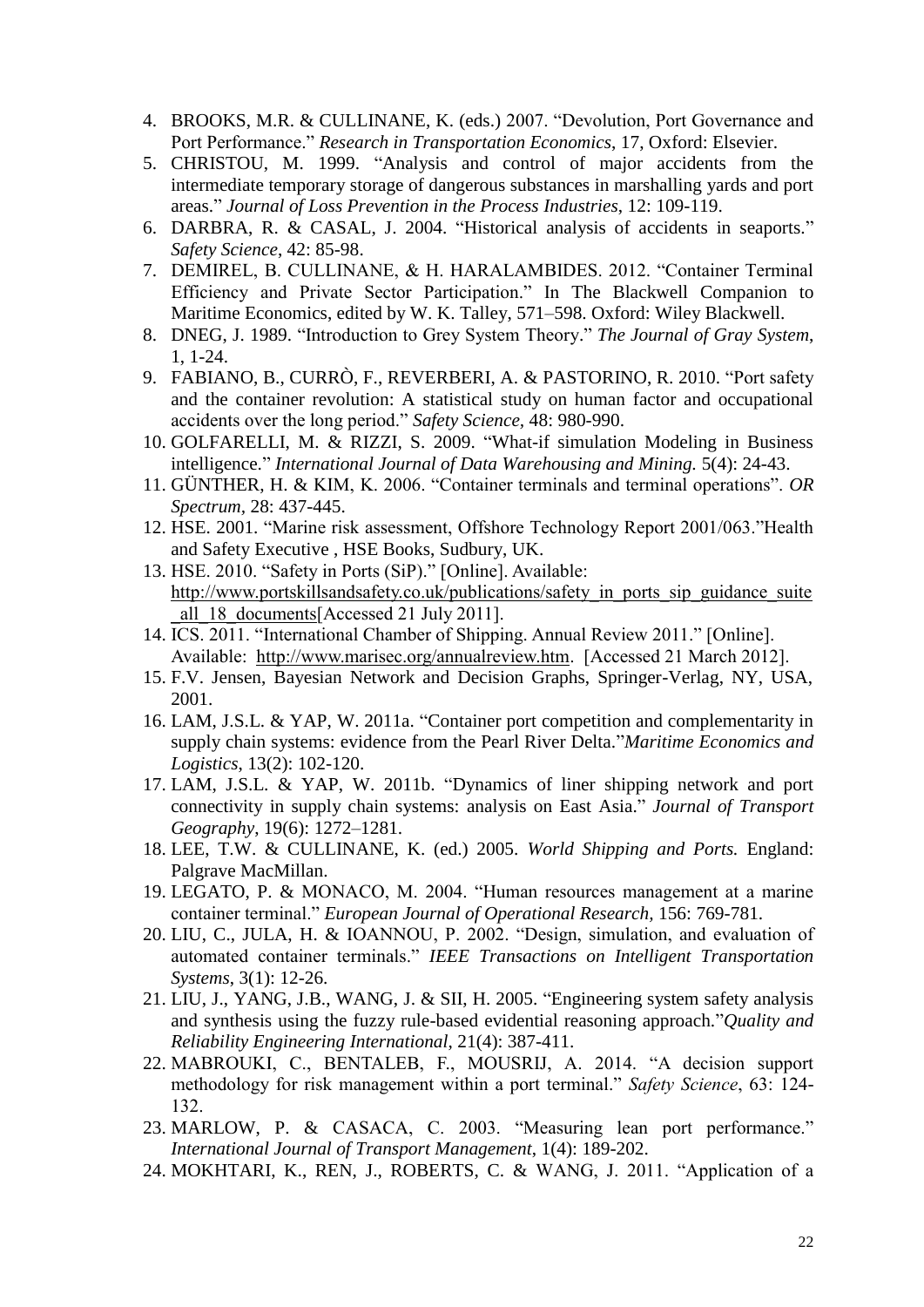generic bow-tie based risk analysis framework on risk management of sea ports and offshore terminals." *Journal of Hazardous Materials*, 192: 465-475.

- 25. NOTTEBOOM, T. & RODRIGUE, J-P. 2005. "Port regionlaization: towards a new phase in port development." *Maritime Policy & Management*, 32(3): 297-313.
- 26. NOTTEBOOM, T. PALLIS, A. LANGEN, P. PAPACHRISTOU, A. 2013. "Advances in port studies: the contribution of 40 years Maritime Policy & Management." *Maritime Policy & Management,* 40(7), 636-653.
- 27. PALLIS, A., VITSOUNIS, T.K. & DE LANGEN, P. 2010. "Port economics, policy, and management: review of an emerging research field." *Transport Reviews*, 30(1): 115-161.
- 28. SHANG, K.C. & TSENG, W. 2010. "A risk analysis of stevedoring operations in seaport container terminals."*Journal of Marine Science and Technology*, 18: 201-210.
- 29. SII, H., RUXTON, T. & WANG, J. 2001. "A fuzzy-logic-based approach to qualitative safety modelling for marine systems." *Reliability Engineering & System Safety*, 73: 19-34.
- 30. SOARES, C. & TEIXEIRA, A. 2001. "Risk assessment in maritime transportation." *Reliability Engineering & System Safety,* 74: 299-309.
- 31. SONG, D-W & LEE, P.T.W. 2009. "Maritime logistics in the global supply chain."*International Journal of Logistics: Research and Applications*, 12(2): 83-84.
- 32. STEENKEN, D., VOB, S., & STAHLBOCK, R. 2004. "Container terminal operation and operations research - a classification and literature review." *OR Spectrum*, 26: 3- 49.
- 33. STIEHLER, S. 2012. "Global container terminal operators forecast: 2012." *Port Technology International* .54, 7-9.
- 34. TAH, J. & CARR, V. 2000. "A proposal for construction project risk assessment using fuzzy logic."*Construction Management and Economics*, 18(4): 491-500.
- 35. TRBOJEVIC, V. & CARR, B. 2000. "Risk based methodology for safety improvements in ports." *Journal of Hazardous Materials*, 71: 467-480.
- 36. VIS, I. & DE KOSTER, R. 2003. "Transshipment of containers at a container terminal: An overview." *European Journal of Operational Research,* 147: 1-16.
- 37. WANG, J. YANG, J. & SEN, P. 1995. "Safety analysis and synthesis using fuzzy set modelling and evidential reasoning," *Reliability Engineering& System Safety*. 47(3): 103–118.
- 38. WANG, K. NG, A.K.Y., LAM, J.S.L. & FU, X. 2012. "Cooperation or competition? Factors and conditions affecting regional port governance in South China." *Maritime Economics and Logistics*, 14(3): 386-408.
- 39. WANG, Y. LIU, J. & ELHAG, T. 2008. "An integrated AHP–DEA methodology for bridge risk assessment." *Computers &Industrial Engineering*, 54(3): 513-525.
- 40. WU, Y. & GOH, M. 2010. "Container port efficiency in emerging and more advanced markets." *Transportation Research Part E-Logistics and Transportation Review*. 46(6), 1030-1042.
- 41. YANG, J. 2001. "Rule and utility-based evidential reasoning approach for multi attribute decision analysis under uncertainties". *European Journal of Operational Research*, 131: 31-61.
- 42. YANG, Z., BONSALL, S. & WANG, J. 2008. "Fuzzy Rule-Based Bayesian Reasoning Approach for Prioritization of Failures in FMEA." *IEEE Transactions on Reliability,* 57: 517-528.
- 43. YANG, Z., BONSALL, S. & WANG, J. 2010. "Facilitating uncertainty treatment in the risk assessment of container supply chains." *Journal of Marine Engineering and Technology,*17: 23-36.